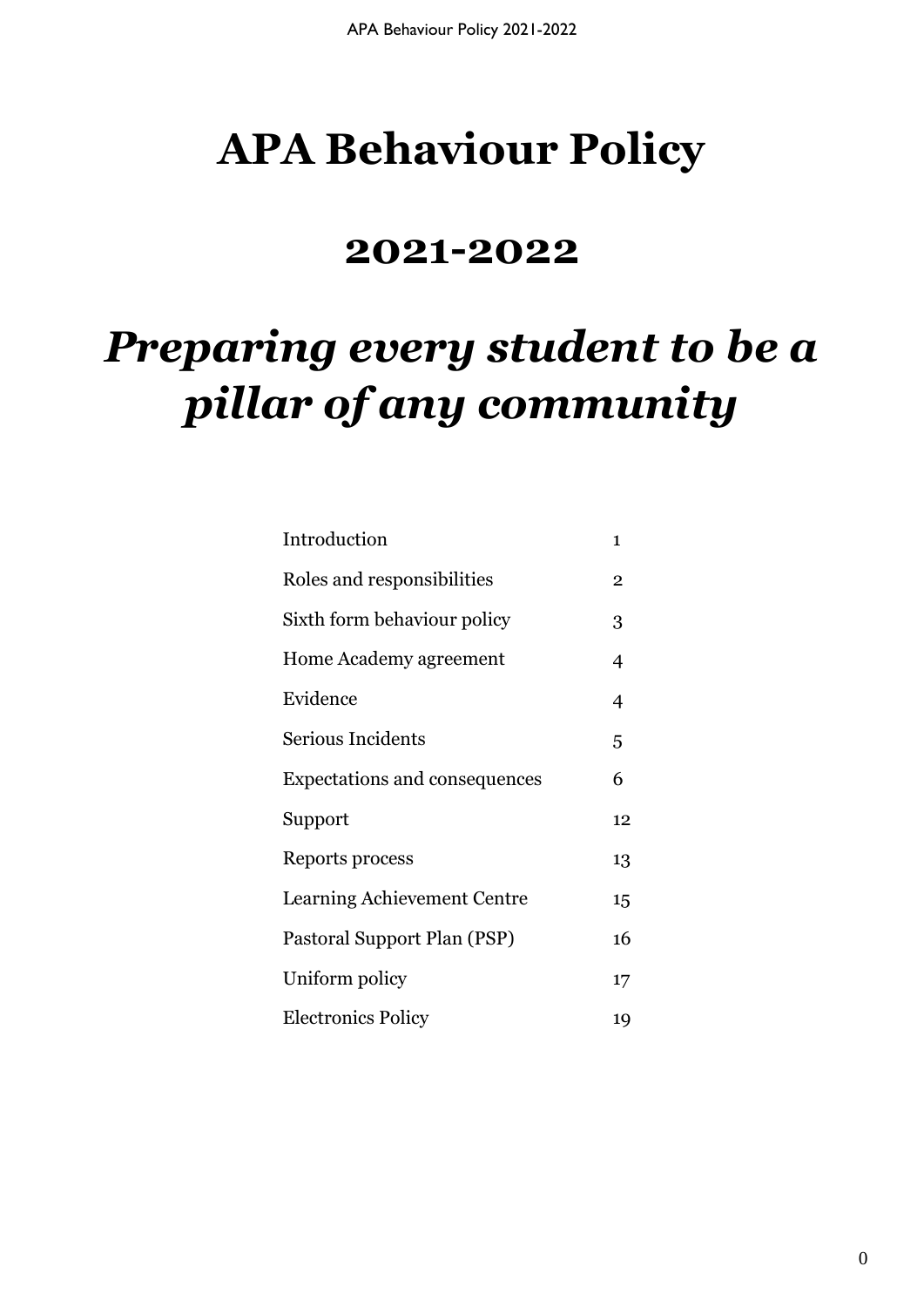## **Introduction**

Core Academy ethos: *Preparing every student to be a pillar of any community*

Our core values are stated below and their purpose is to provide students with:

- An appreciation and curiosity for life and learning
- The courage and ambition to unlock and fulfil their potential
- A desire to contribute to society in a positive way
- A sense of self –awareness, combined with the integrity to be compassionate towards others

ARK Putney Academy is committed to achieving our core purpose by referencing and driving our six Pillars in everything we do, including effective management of student behaviour. All members of the Academy community are expected to support and promote the six Pillars and help maintain an atmosphere which is conducive to great learning. Excellent behaviour is central to outstanding progress and is essential in preparing for future life. The 6 Pillars are used throughout the Academy to teach our students about high expectations and respect for all. We wish to show students how to conduct themselves and how to become a good pillar in any community.

All adults employed in the Academy are responsible for the leadership of student behaviour. They will model, through all aspects of their work, the behaviours that we seek to instil in our students, and we will not tolerate any behaviour that hinders the learning and progress of others.



- **Effort –** Behaviour that leads to an outstanding level of focus on learning with the individual doing all that is asked to the very best of their ability.
- **Team work –** Behaviour that displays the ability to work effectively with others, whilst maintaining a clear focus on the task in hand.
- **Community** Behaviour that displays a willingness to make a positive contribution when it is needed and a willingness to support and encourage others in what they do.
- **Enthusiasm -** Behaviour that communicates an enthusiasm for learning and for making a positive contribution to Academy life.
- **Commitment -** Behaviour that displays the individual's commitment to finishing what they start, whether academic work, membership of a team or participation in an activity.
- **Independence –** Behaviour that displays a growing level of self-discipline, demonstrating an ability to work alone and completing all homework and intervention.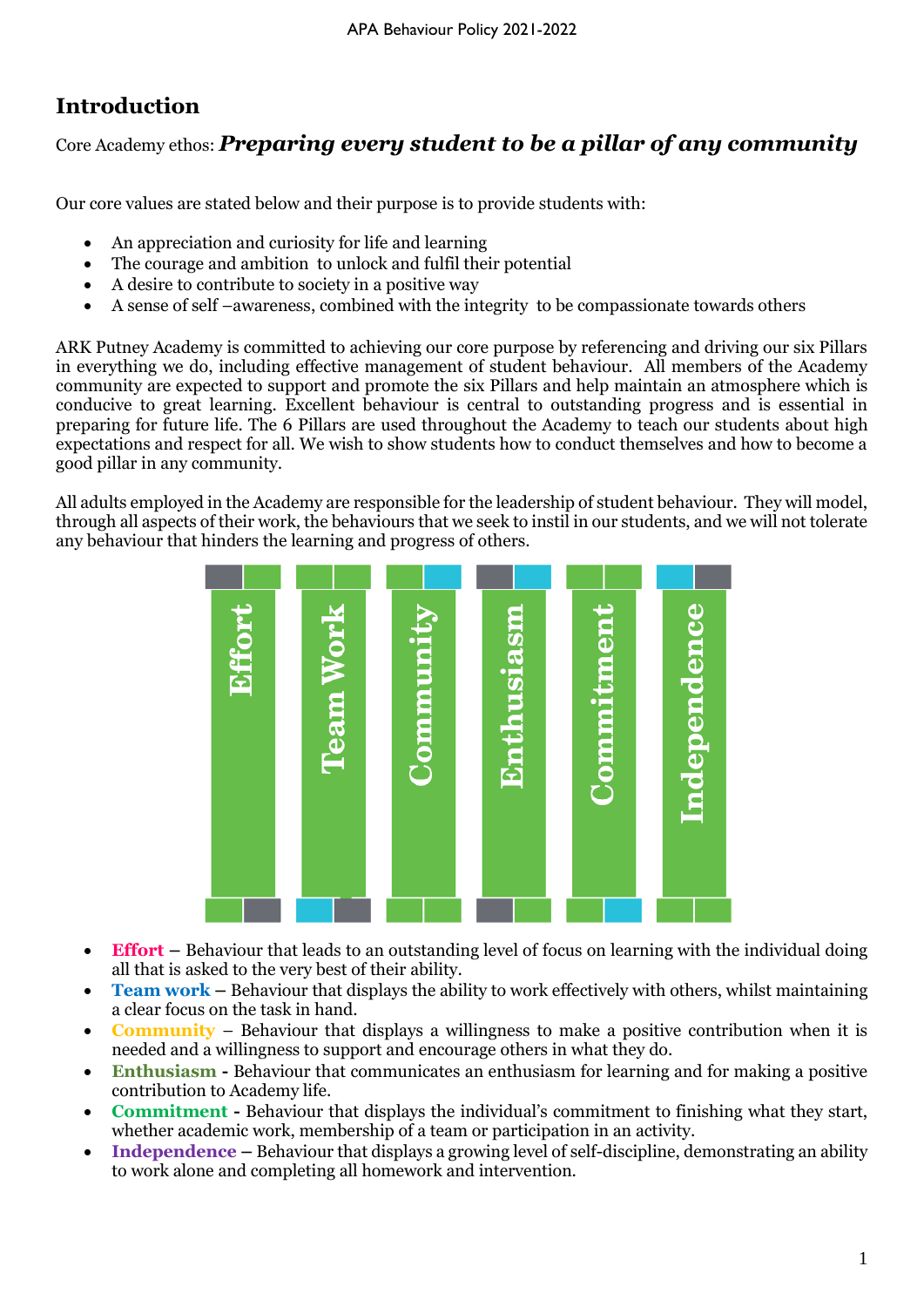**It is a requirement of every member of staff to consistently apply and uphold the Academy behaviour expectations in the classroom, around the Academy and when supervising students outside of the Academy.**

#### **Complaints Procedure**

 Any complaints regarding the application of this Behaviour Policy should be made in writing to the Principal.

**Monitoring and Evaluation**

The Academy monitors the use of sanctions by age, ethnicity, gender and special educational needs.

#### *Roles and Responsibilities*

**Students** are expected to take responsibility for their own behaviour, to enable staff to teach and promote learning without interruption or harassment. They will be made fully aware of the Behaviour Policy, procedure and expectations. Students also have a responsibility to ensure that incidents of disruption, violence, bullying and any form of harassment are reported and, as far as is reasonable, support fellow students.

**Staff**, including teachers and support staff, will be responsible for ensuring that the Behaviour Policy and procedures are followed, and consistently and fairly applied. Mutual support amongst all staff in the implementation of the Behaviour Policy is essential. Staff have a key role in advising the Principal on the effectiveness of the policy and procedures

**The Principal** will be responsible for ensuring the implementation and day-to-day management of the Behaviour Policy and procedures. The Principal and Senior Leadership Team will oversee support for staff faced with challenging behaviour.

**Parents, guardians and carers** will take responsibility for the behaviour of their child both inside and outside the Academy. The Academy values a close relationship with parents/carers and they will be encouraged to work in partnership with the Academy to assist in maintaining high standards of behaviour. Parents/carers will have the opportunity to raise, with the Academy, any issues arising from the operation of the policy. Each student and their parent /carer will be expected to sign and support our Home Academy Agreement.

**The Governing Body** will establish, in consultation with the Principal, staff and parents/carers, the Behaviour Policy for the promotion of good behaviour and keep it under review. It will ensure that it is communicated to students and parents/carers, is non-discriminatory and that the expectations are clear. Governors will support the Academy in maintaining high standards of behaviour.

**The Governing Body, Principal and staff,** will ensure there is no differential application of the policy and procedures on any grounds, particularly ethnic or national origin, culture, religion, gender, disability or sexuality. Vulnerable students, including looked-after children, students with SEN, physical or mental health needs, will be offered behavioural support if appropriate.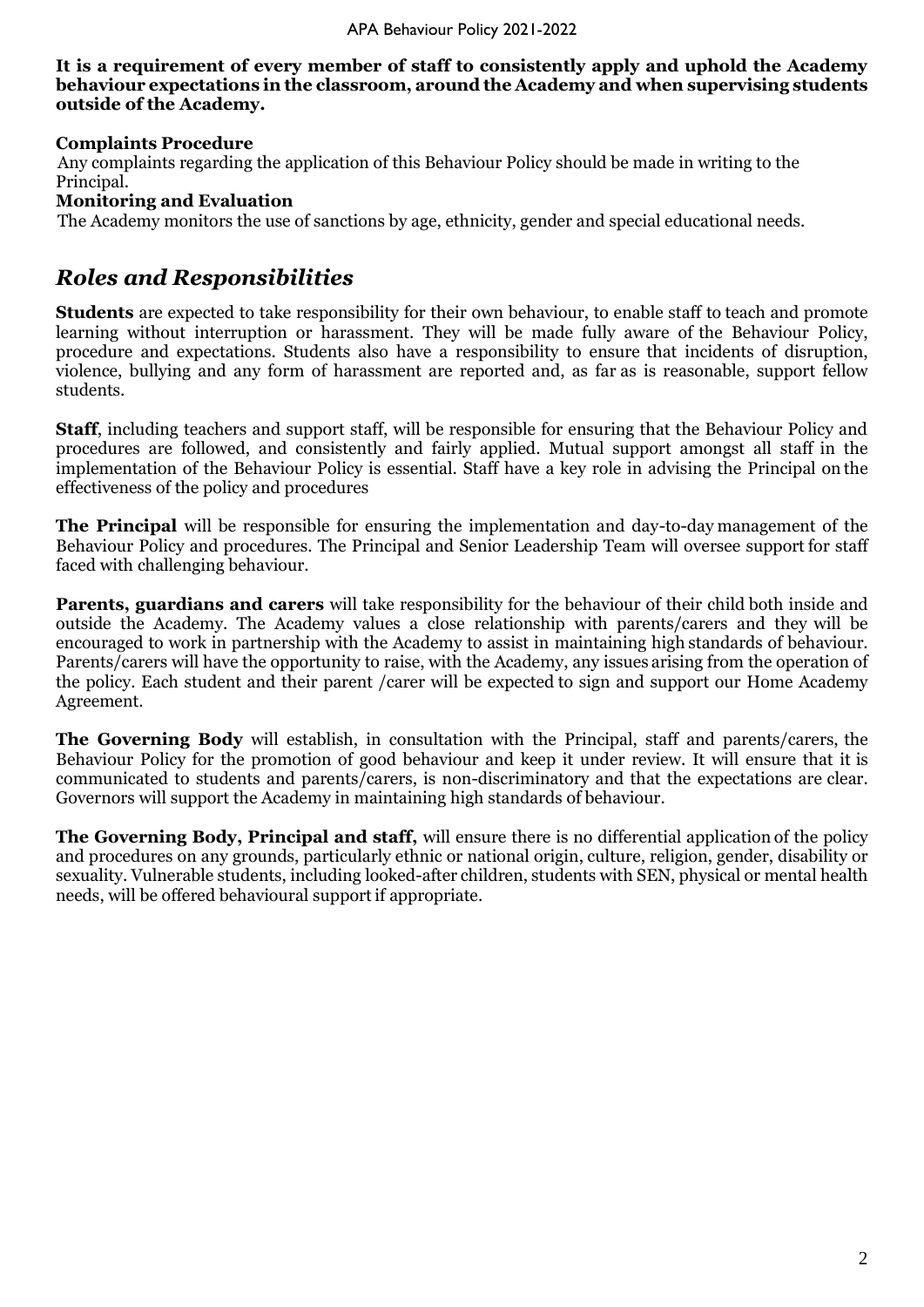#### **Ark Putney Academy Home-Academy Agreement 2020-2021**



## *Preparing every student to be a pillar of any community*

This agreement clarifies and summarises how parents, carers, the Academy, and the student can work to support one another. This guarantees a student's success in achieving and enjoying the Academy form a Pastoral perspective. Please read the expectations thoroughly and sign at the bottom. This will go onto the student's file.

| Ark Putney Academy's responsibilities                                                                                                                                                                                                                                                                                                                                                                                                                                                                                                                                                                                                                                                                                                                                                                                                                                                                                                                                                                                                                                                                                                                                                                                     | Parents and carers responsibilities                                                                                                                                                                                                                                                                                                                                                                                                                                                                                                                                                                                                                                                                                                                                                                                                                                                                                                                                                                                                                                                                                                                                                                                                                                       | Student responsibilities                                                                                                                                                                                                                                                                                                                                                                                                                                                                                                                                                                                                                                                                                                                                                                                                                                                                                                                                                                                                                                                                                                                                                                                                                                      |
|---------------------------------------------------------------------------------------------------------------------------------------------------------------------------------------------------------------------------------------------------------------------------------------------------------------------------------------------------------------------------------------------------------------------------------------------------------------------------------------------------------------------------------------------------------------------------------------------------------------------------------------------------------------------------------------------------------------------------------------------------------------------------------------------------------------------------------------------------------------------------------------------------------------------------------------------------------------------------------------------------------------------------------------------------------------------------------------------------------------------------------------------------------------------------------------------------------------------------|---------------------------------------------------------------------------------------------------------------------------------------------------------------------------------------------------------------------------------------------------------------------------------------------------------------------------------------------------------------------------------------------------------------------------------------------------------------------------------------------------------------------------------------------------------------------------------------------------------------------------------------------------------------------------------------------------------------------------------------------------------------------------------------------------------------------------------------------------------------------------------------------------------------------------------------------------------------------------------------------------------------------------------------------------------------------------------------------------------------------------------------------------------------------------------------------------------------------------------------------------------------------------|---------------------------------------------------------------------------------------------------------------------------------------------------------------------------------------------------------------------------------------------------------------------------------------------------------------------------------------------------------------------------------------------------------------------------------------------------------------------------------------------------------------------------------------------------------------------------------------------------------------------------------------------------------------------------------------------------------------------------------------------------------------------------------------------------------------------------------------------------------------------------------------------------------------------------------------------------------------------------------------------------------------------------------------------------------------------------------------------------------------------------------------------------------------------------------------------------------------------------------------------------------------|
| Staff at APA will:                                                                                                                                                                                                                                                                                                                                                                                                                                                                                                                                                                                                                                                                                                                                                                                                                                                                                                                                                                                                                                                                                                                                                                                                        | $I$ /we will:                                                                                                                                                                                                                                                                                                                                                                                                                                                                                                                                                                                                                                                                                                                                                                                                                                                                                                                                                                                                                                                                                                                                                                                                                                                             | I will:                                                                                                                                                                                                                                                                                                                                                                                                                                                                                                                                                                                                                                                                                                                                                                                                                                                                                                                                                                                                                                                                                                                                                                                                                                                       |
| Show Commitment by having the highest<br>$\bullet$<br>expectations for attainment, progress and<br>behaviour.<br>Ensure students experience outstanding<br>teaching and learning and that they are<br>actively engaged.<br>Develop a Growth Mindset in our students.<br>$\bullet$<br>Monitor student progress through Effort<br>$\bullet$<br>and put intervention in place if required.<br>Mark student books and give regular<br>$\bullet$<br>feedback.<br>Return calls or emails within 24 hours on<br>Academy days.<br>Develop <b>Teamwork</b> by ensuring that all<br>Key Stage 3 students attend at least one<br>extracurricular activity every week.<br>Provide extension opportunities to Gifted<br>$\bullet$<br>and Talented students to grow<br>Enthusiasm.<br>Provide updates on your child's progress 5<br>times per year.<br>Grow Independence by providing<br>$\bullet$<br>thorough homework around a pre-arranged<br>timetable, on a system which parents/carers<br>can log in to.<br>Praise and recognise students' achievement<br>$\bullet$<br>and progress in displays and during awards<br>evenings in our <b>Community</b> .<br>Apply the behaviour policy consistently and<br>fairly to all students. | Show <b>Commitment</b> by ensuring that<br>$\bullet$<br>my/our child attends the Academy every day<br>even if they feel unwell and is on site by 8.20.<br>Not book appointments or holidays in term<br>time.<br>Ensure that my/our child wears correct<br>$\bullet$<br>uniform to and from the Academy.<br>Support my/our child's <b>Effort</b> by attending<br>$\bullet$<br>parents/carers' evenings or book a meeting<br>before the event if I/we are unable to make<br>it.<br>Encourage Teamwork by ensuring that<br>$\bullet$<br>my/our child attends at least one<br>extracurricular activity every week.<br>Sign reports every night if my/our child is on<br>$\bullet$<br>report.<br>Develop <b>Enthusiasm</b> by discussing<br>$\bullet$<br>homework and encourage my/our child to<br>complete it to a high standard.<br>Discuss the book my/our child is currently<br>$\bullet$<br>reading.<br>Develop <b>Independence</b> by ensuring that<br>$\bullet$<br>my/our child attends all intervention<br>sessions.<br>Contact APA to discuss issues that may be<br>$\bullet$<br>affecting my/our child's learning or<br>behaviour.<br>Book an appointment with reception if I/we<br>wish to visit or meet staff.<br>Provide up to date contact details.<br>$\bullet$ | Show <b>Commitment</b> by attending the<br>$\bullet$<br>Academy every day even if I am feeling<br>unwell and aim for 96% attendance.<br>Ensure I am at the Academy by 8.20am.<br>$\bullet$<br>Put Effort into my schooling, especially<br>$\bullet$<br>class and homework.<br>Wear the correct uniform to and from the<br>$\bullet$<br>Academy and bring my APA 10-a-day in a<br>pencil case.<br>Show <b>Teamwork</b> by working with others.<br>$\bullet$<br>Not answer back to staff, or refuse a<br>$\bullet$<br>reasonable request.<br>Follow APA's behaviour policy at all times.<br>$\bullet$<br>Not bring any banned items into the<br>$\bullet$<br>Academy.<br>Show Enthusiasm by participating in at<br>$\bullet$<br>least one extra-curricular activity per week.<br>Show <b>Independence</b> by keeping my<br>$\bullet$<br>Independence card in my pocket so I know<br>where to be during the day.<br>Always carry my reading book, second<br>$\bullet$<br>Independence card, and Academy materials<br>in my APA bag.<br>Report any bullying in our <b>Community</b> .<br>$\bullet$<br>Behave in a way that will make the outside<br>$\bullet$<br>Community impressed with APA students.<br>Support APA's equal opportunities policy.<br>$\bullet$ |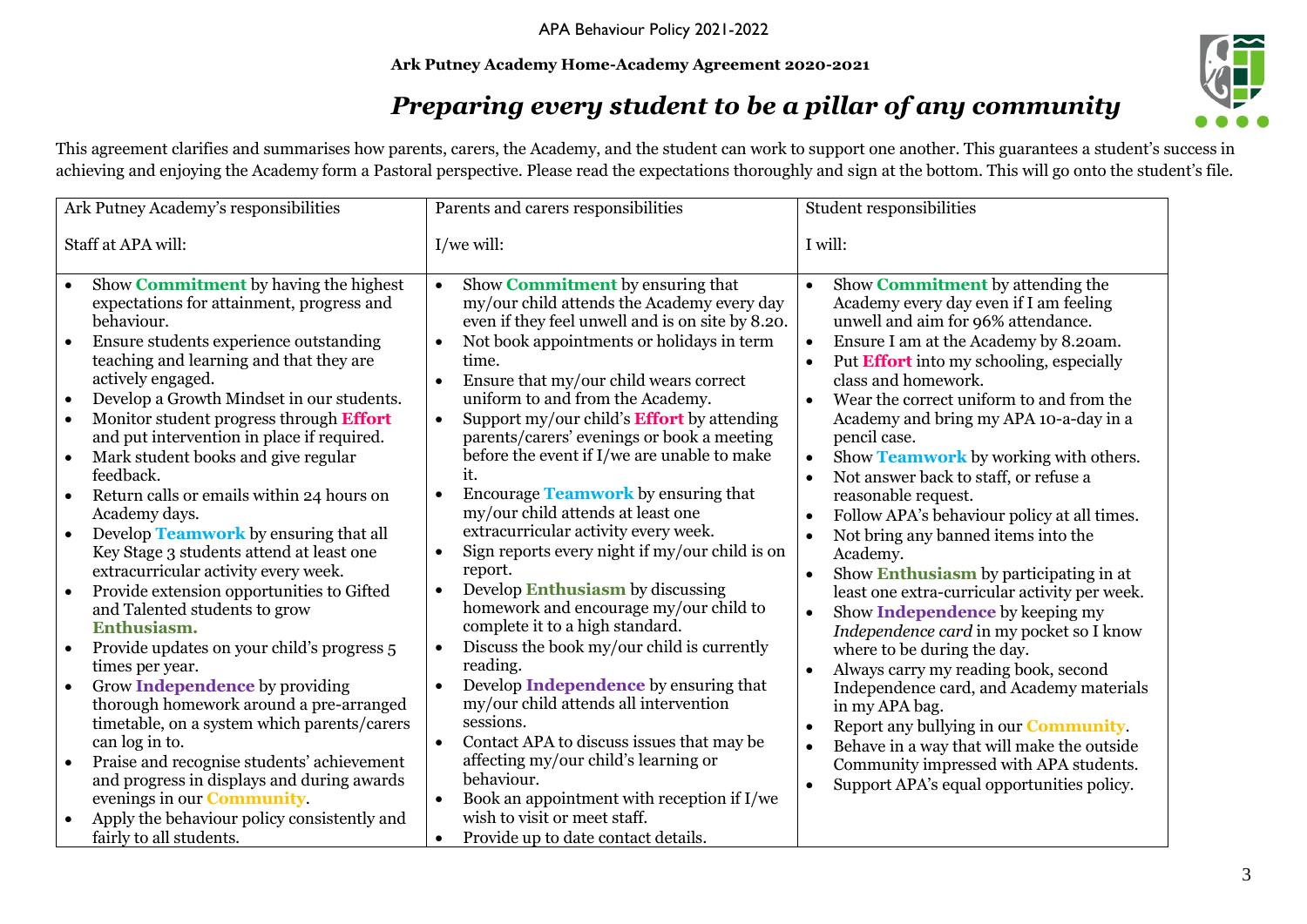| Support APA's equal opportunities policy. | Support our <b>Community</b> and all of its<br>policies including the 60 minute on the day<br>Detention and Uniform and Electronics<br>policy. |                     |
|-------------------------------------------|------------------------------------------------------------------------------------------------------------------------------------------------|---------------------|
| Name (please print)                       | Name (please print)                                                                                                                            | Name (please print) |
| Signed                                    | Signed                                                                                                                                         | Signed              |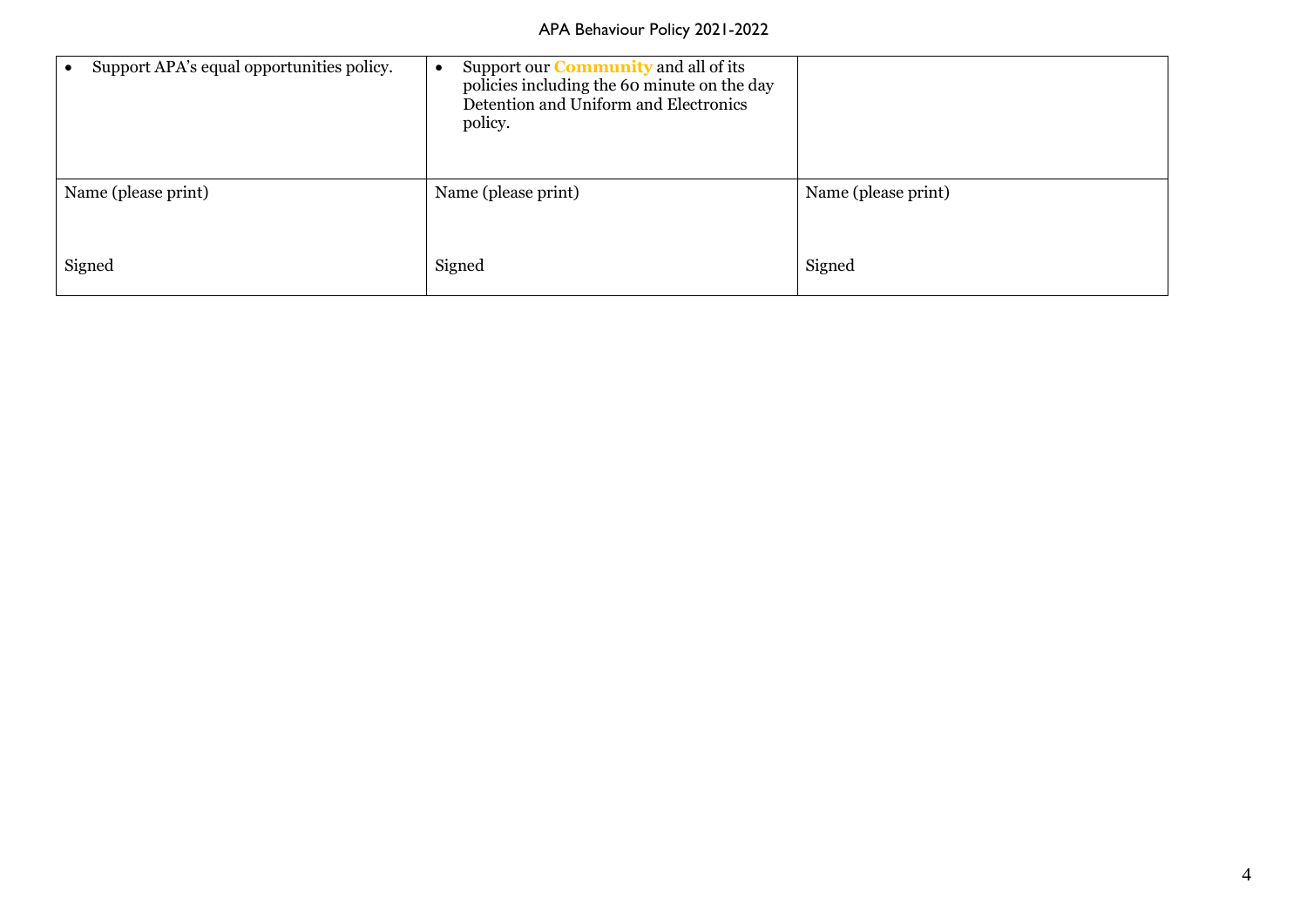## **Evidence**

#### *Communication*

The Behaviour Policy is circulated to all students, parents/carers and staff annually. The purpose ofthis is to share our ethos of developing students who can be a pillar of any community. A student friendly version of the behavior policy will be displayed in every tutor group. Talking through it in detail will be part of the extended tutor session in the first week of September. Further to this, whole Academy and year assemblies throughout the year highlight elements of the behavior policy that are a going concern. A copy of the policy in full is available on the Academy website with a link on the main page so that parents/carers can access it. There is a computer in the foyer of the Academy which gives parents access to the website and this policy link. New Year 6 parents/carers are expected to read the policy and read and sign our Home Academy Agreement (page 4) which features many key points of the policy. Every half term, reminders of key elements of the policy are featured in the mail out (rewards, uniform, classroom behavior etc.)

Students and parents /carers new to the Academy, mid-year, are provided with the Behaviour Policy as part of the student induction programme.

#### **Records**

Any positive or negative incident must be recorded on Bromcom (the school's electronic MIS system) by the member of staff who dealt with the initial incident. Some negative points (late to school, which is generated by an 'L' on the tutor register, Parked, Missed detention, No homework) generate their own Academy detention. If other incidents warrant an Academy detention (such as high level disruption or defiance) the staff member must manually enter an Academy detention.

All incidents that require investigation must be done so by ensuring students record their views using an APA statement form which is signed by the student and involves the names of the other students involved. Staff must complete a statement by email and send it to a member of the Senior Leadership Team. Once collated, these statements must be stapled together with an APA statement cover sheet explaining the students involved, the staff involved and the names of the students whose files copies of the statements must go into.

All meetings should be recorded using an APA meeting record. Those attending are noted along with the date, and targets may be set. This record then forms the basis of a letter that is sent to parents/carers thanking them for attending and recording that the meeting took place officially.

## *Serious Incidents*

Incidents of a very serious nature (normally those that would be reported to the police) must be reported to the ARK central team. The Academy works in partnership with the Police through our Academy's Police Liaison Officer. The Academy may inform the police when any offence of a criminal or anti-social nature has taken place both inside and within the vicinity of the Academy. The Academy is obliged to give the Police any evidence of acriminal act discovered in the course of a search under the Violent Crime Reduction Act. This mayinclude drugs. The Academy will fully cooperate with any police investigation, on request, regarding one or more of our students. The Principal will always take the decision over police involvement in any incident, and must be informed at the earliest opportunity of any potential police involvement relating to the Academy. Students who lose control of their behavior and are a cause for concern in terms of their own health and safety or the health and safety of others will be removed from the Academy day and placed in isolation with the Senior Leadership Team. If members of the Senior Leadership Team are unable to control the student (including following reasonable requests) the Academy will contact the parent/carer and ask for the student to be collected.

#### *Physical Violence*

The Academy will not tolerate any acts of violence or physical aggression both inside and within the vicinity of the Academy. In any incident involving physical violence, a record will be kept in the file of the victim as well as in the file of the perpetrator. The victim's parents/carers will be informed of the steps taken to deal with the matter. Where appropriate the Principal may refer the use of physical violence to the police. Where both parties are held to be culpable, a note of the incident and the action taken will be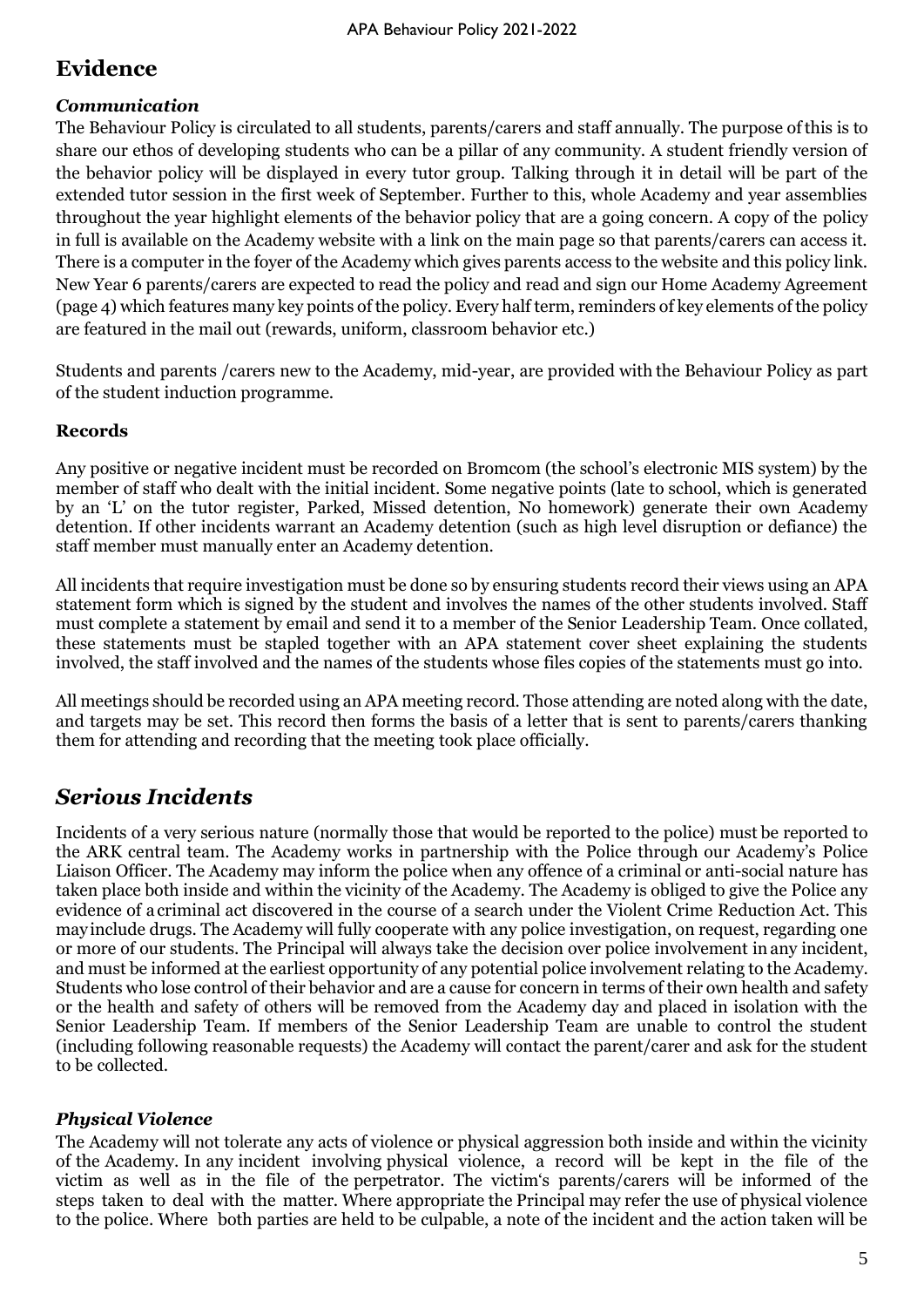recorded in both files. Normally all parties involved in a physical altercation will receive the same sanction.

#### **Restraint/Use of Force**

The Academy does not advocate the use of restraint of students. An underlying principle of this policy is to create an ethos where this should not be necessary. Staff should not create a physical barrier for students come into contact with.

Only in exceptional circumstances will physical intervention be used:

- To prevent students from committing a criminal offence.
- To prevent students from injuring themselves or others.
- To prevent students from causing damage to property, including their own property.
- As a last resort, when all other strategies have proved ineffective, in preventing a student from engaging in behaviour which disrupts the good order and discipline of the Academy.

If required to use physical intervention, staff will:

- Use the minimum force necessary, proportionate to the circumstances.
- Use it as an act of care, and not as punishment.

## **Expectations and consequences**

Our Academy rules will be underpinned by very clear expectations which are to be consistently taught and reinforced throughout the Academy. Staff will manage behaviour in a fair, consistent and proportionate manner and require compliance from students. With the exception of permanent exclusion, all sanctions are intended to resolve poor behaviour and the use of sanctions will be linked to correction and reconciliation. It is always to be remembered that all staff are expected to model excellent behaviour and sanctions should be used as part of the learning process.

Answering back to staff is never allowed and will warrant a negative point for defiance in the first instance. Students are taught that they must follow a reasonable request. To ignore this and be defiant is to take loco parentis away from staff and place the student themselves and others in danger by being out of control. Staff will ask students: *"Are you refusing to follow a reasonable request?"* If students refuse to follow a reasonable request, the Senior Leadership Team will contact parents/carers to collect their child before a meeting can be scheduled.

#### **Expectations in the classroom**:

- Arrive to class quietly, on time and in full uniform. Enter at the teacher's request.
- Always sit in your seating plan seat without discussion.
- Take out your learning equipment as soon as you have sat down in every classroom situation and place them on your desk.
- Always keep your hands and personal comments to yourself.
- Show independence by completing the '*do it now'* task straight away.
- Follow all instructions immediately.
- Do not disrupt the learning of others.
- Work with enthusiasm to produce your best work at all times.
- Do not talk over anyone whether they be staff or student.
- Raise your hand if you would like to ask a question or contribute to class discussions.
- Join in during lessons, respecting the views of others within our community.
- Wait until after class, or in a reconciliation meeting, to discuss any issue about behaviour or sanction with the teacher—**absolutely no arguing in class.**
- Going to the toilet is not permitted during lesson time unless there is a medical condition evidenced by a current medical practitioners note on record. These students will be given a toilet pass.
- Tidy your work area and stand behind your chair with your blazer on until invited to leave.

#### **De-escalation by staff**

All staff are trained in how to manage behaviour and how to get the best from students. If students are showing poor behaviour or are not working to their potential, staff should work with them to de-escalate the situation and re-focus on learning. This means using low volume and non-public behaviour management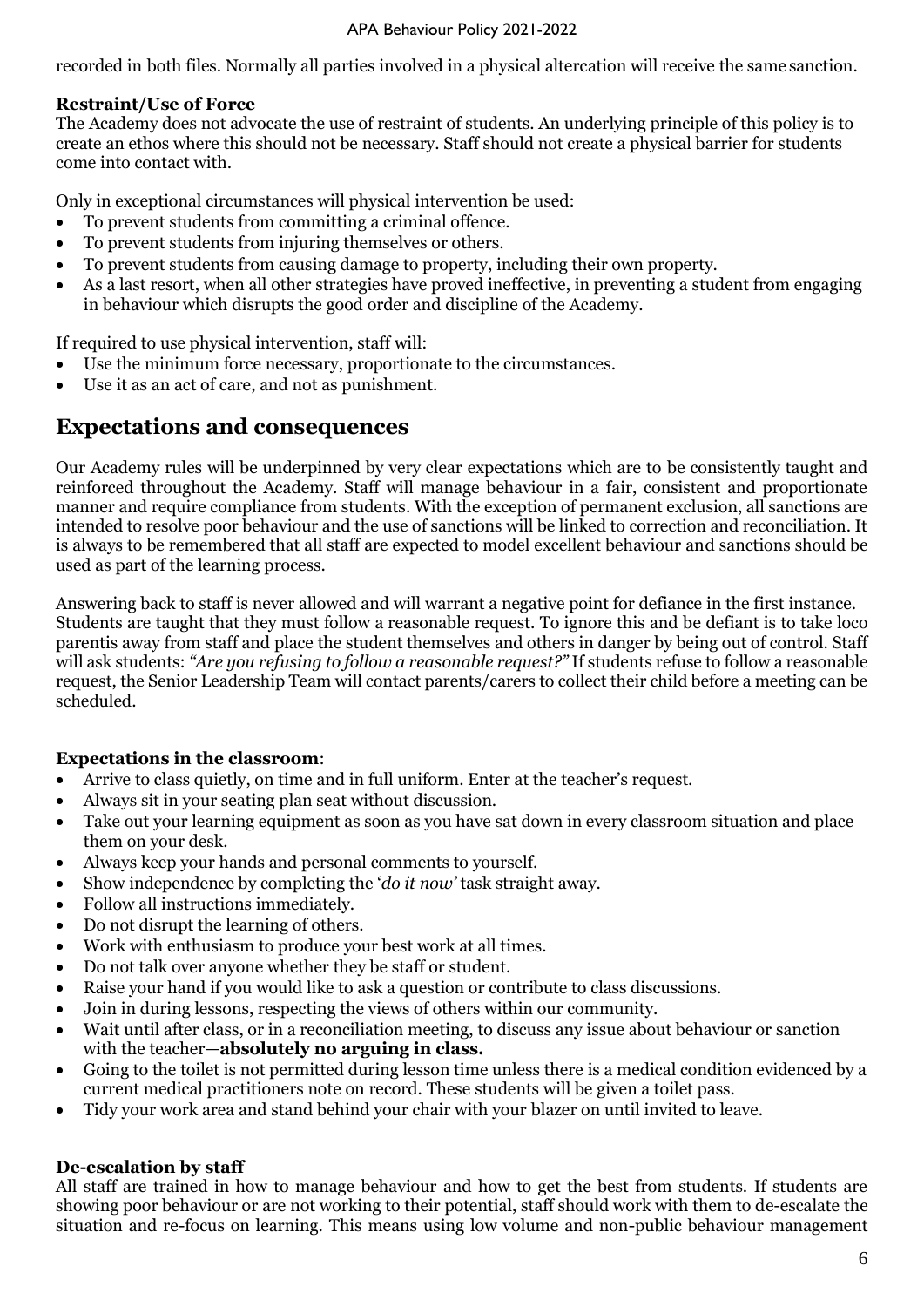techniques, speaking to students calmly and helping them to see how they are creating a negative situation. **This period is known as 'Pre-C'**. It is down to the student to respond to these methods or face the consequences known as **C1-C3**.

#### **C19 Addendum**

Staff will use a range of de-escalation techniques that support students to make positive choices around their behaviour whilst keeping both themselves and the students safe in the classroom environment.

#### **Classroom consequences (C)**

When a student does not abide by the expectations in the classroom and continues to disrupt the learning of others, staff should manage the situation using the consequences ladder below.



If a student is unable to be successful in the parked room, or fails to follow the instructions of the On Call member of member collecting them from the lesson then they will be isolated and parents will be contacted by letter and phone call. If the student is continually defiant with members of staff as a result of any incident, they will receive a Fixed Term exclusion or an internal exclusion using the Pillar Reflection Centre

If poor behaviour persists in this lesson in the future, the Head of Department will monitor the negative points awarded to the student in their subject and arrange a meeting with parents/carers to address the issues. The student will be placed on department report.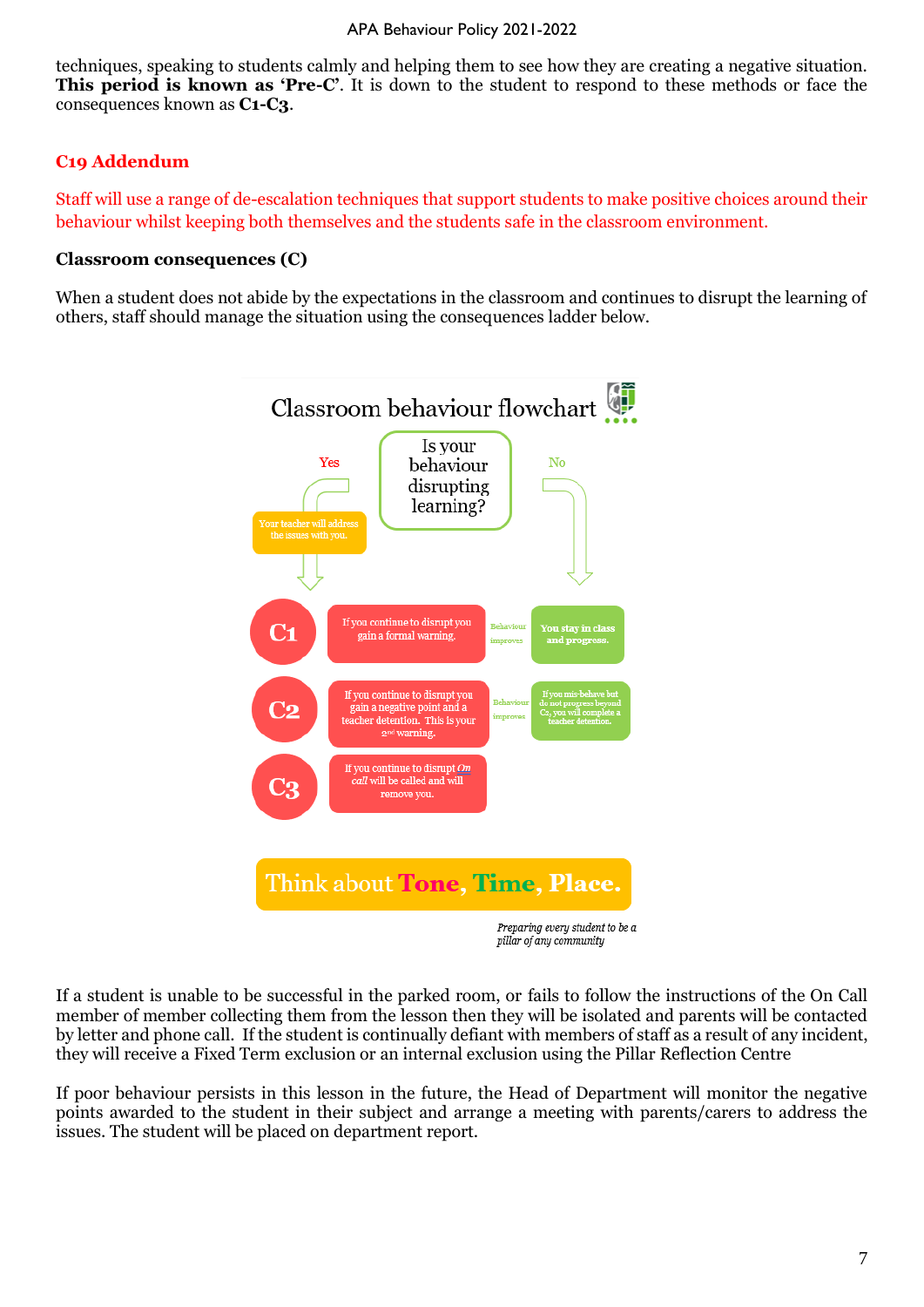#### **Negative points**

Negative points must be recorded on Bromcom and are tracked by tutors and the Heads of Year. They can be given by any teaching or support staff to any student in any of the following situations:

- Disrupting the learning of others or the Academy community.
- Bullying of any kind.
- Breaking the Academy's policy on Electronics (page 16).
- Bringing the Academy into disrepute.
- Answering back (defiance) or *refusing a reasonable request*. Not thinking about tone, time, place.
- Lack of equipment.
- Failing to uphold the uniform policy.
- Damaging property belonging to the Academy or its students.
- Failing to complete homework.
- Parked from a lesson.
- Chooses to truant lesson or any other part of Academy time.
- Being physically inappropriate, including touching others in an unprofessional manner.

#### **Expectations around the Academy:**

There is a zero tolerance policy to poor behaviour outside of the classroom. Breaking any of the below rules will result in being placed straight into a one hour Academy detention that day. If the student is already in a detention, they will sit detention on the next available night.

- Do not raise your voice above talking level.
- Move about the building in a calm, purposeful and orderly manner, keeping left at all times.
- No inappropriate physical contact.
- Treat all other members of the Academy community with dignity and respect.
- No food or drink is allowed in any part of the academy except for the canteen and outside eating area adjacent.
- Place all litter in the provided bins.
- Do not take part in any gambling or 'money up' games at any time, or in selling to other students.
- During lesson changeover, students should move quickly to get to next lesson and not visit the toilet or go to see staff or peers.
- Be respectful to all teachers and staff, including all visitors from other establishments.
- Use appropriate language no swearing, racist terms or homophobic terms.
- Mobile phones and earphones must not be seen (see Electronics policy, page 16).
- No students should visit the foyer or reception unless directed to (assembly, detention, meetings).
- During break times, students may visit the following areas: The Multi Use Games Area, the Elephant playground, the lineup playground, the Chess area, the canteen and the undercroft. Students signed up to games may use the sports hall and students may visit the library for quiet study. Students must NOT move around the building unless attending clubs which they will have a pass for and must not use the paths surrounding the main building or either of the main halls.

#### **Canteen: APA's canteen operates a strict 'eat and go' policy.**

- All meals at lunch time must be eaten from a plate on a tray.
- Students may drink water or soft drinks purchased from the canteen. Chewing gum is not permitted in the Academy.
- Line up quietly in single file in the queue for food and drink.
- Do not line up unless you are purchasing food or drink i.e. do not queue in groups of friends.
- Once you have bought your purchase, you must sit down and eat and drink quietly.
- The canteen operates an 'eat and go' policy whereby once you have finished eating and drinking, you must take your plate and clear the waste into the bins before placing your cutlery, plate, and tray into the sorting areas. After you have finished using the canteen, you must leave and go to the communal areas.
- If you are seen to breach the canteen rules then you will be entered into the Academy detention.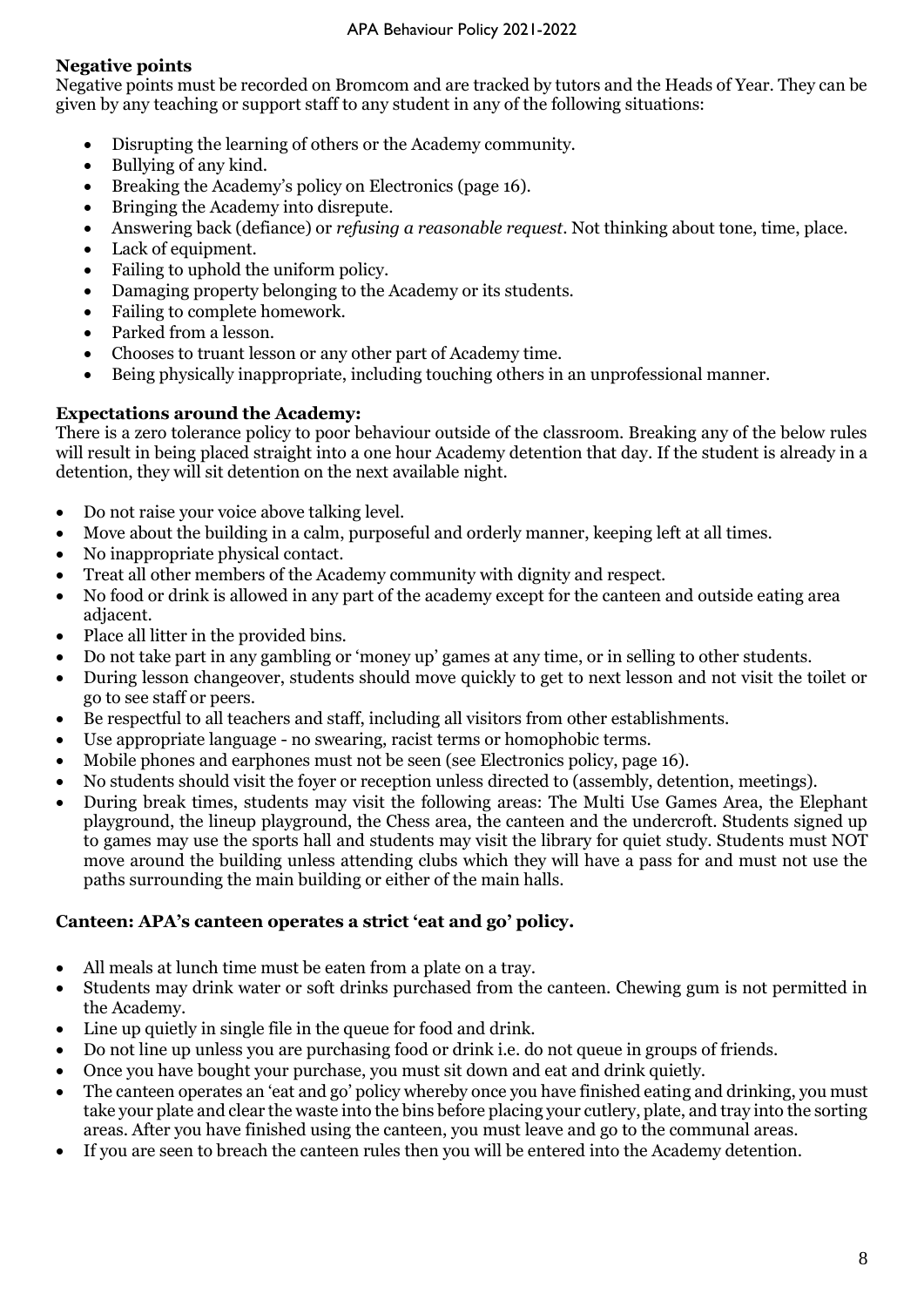#### **Assembly**

- Tutor groups should walk in single file down to the hall in total silence with the tutor **leading at the front**.
- The tutor should stop the group and reinforce expectations if individuals begin talking.
- Once at the hall, tutor groups should wait in a line in silence in their designated area until they are directed to enter the hall.
- All students should be in correct uniform (students not in uniform must not be allowed into assembly).
- Once inside the hall students must sit in directed seating in silence.
- At the end of assembly, students will be dismissed row by row in silence. Students are to not talk until they enter the stairwells.
- Students who are disruptive at this time will be placed into the Academy detention.

#### **Line up**

- Students will line up at the start of the day, after break, after lunch and KS3 will line up at the end of day. Year 7-11 will line up in their tutor groups or in their teaching groups. A bell will ring to communicate students are to move to their line up positions.
- Staff should be present in their line up areas 5 minutes before the bell sounds.
- Students must line up in alphabetical order.
- It is a student's responsibility to get to the line up quickly and stand in silence, with their lanyard on and their pencil case in their hand.
- When the whistle sounds if students are not in the line, in silence and in correct uniform, they will receive a negative point for Disruption. This includes talking, turning around, eating/drinking, having drink bottles out, incorrect uniform etc. Students who are late in the morning will receive a lunchtime academy detention.
- Once every child is standing straight and in silence, groups will begin to enter as directed by the Head of Year.

#### **Multi Use Games Areas (MUGA)**

- This area is reserved for students who wish to play football and not as an area to congregate.
- No drink or food are allowed within the MUGA or on the path next to it.
- Poor behavior will result in being banned from use of the MUGA at staff discretion. This would include bullying, 'rushing' (whereby you chase somebody), pushing/shoving, taking other student's games equipment etc.
- All students must wear trainers on the MUGA.

#### **Expectations outside the Academy**

Students are expected to be responsible citizens of the local community and good representatives of the Academy; poor behaviour travelling to and from the Academy, including unnecessary noise levels will be treated as if it occurred inside the building.

- Treat the journey to and from the Academy as part of the Academy day, using respectful language at all times.
- Wear full uniform in the correct manner on the way **to and from the Academy.** This means travelling in school shoes, blazer, with the APA bag for years 7-10.
- Always behave in a way that projects a positive image of our students and of the Academy.
- Keep the neighbourhood free of litter: put all wrappers, paper, cans, etc. in rubbish bins.
- Use appropriate manners at bus stops and on public transportation.
- Students must leave the Academy premises when their Academy business is complete. They must not hang around any of the Academy entrances in any numbers. They should travel straight home or to their extracurricular activity.
- Students must not gather around or near to property in the locality of the Academy. Students must not stand around any property entrances. Students who enter property (trespassing) that they have no legitimate reason to enter will be placed into the PRC.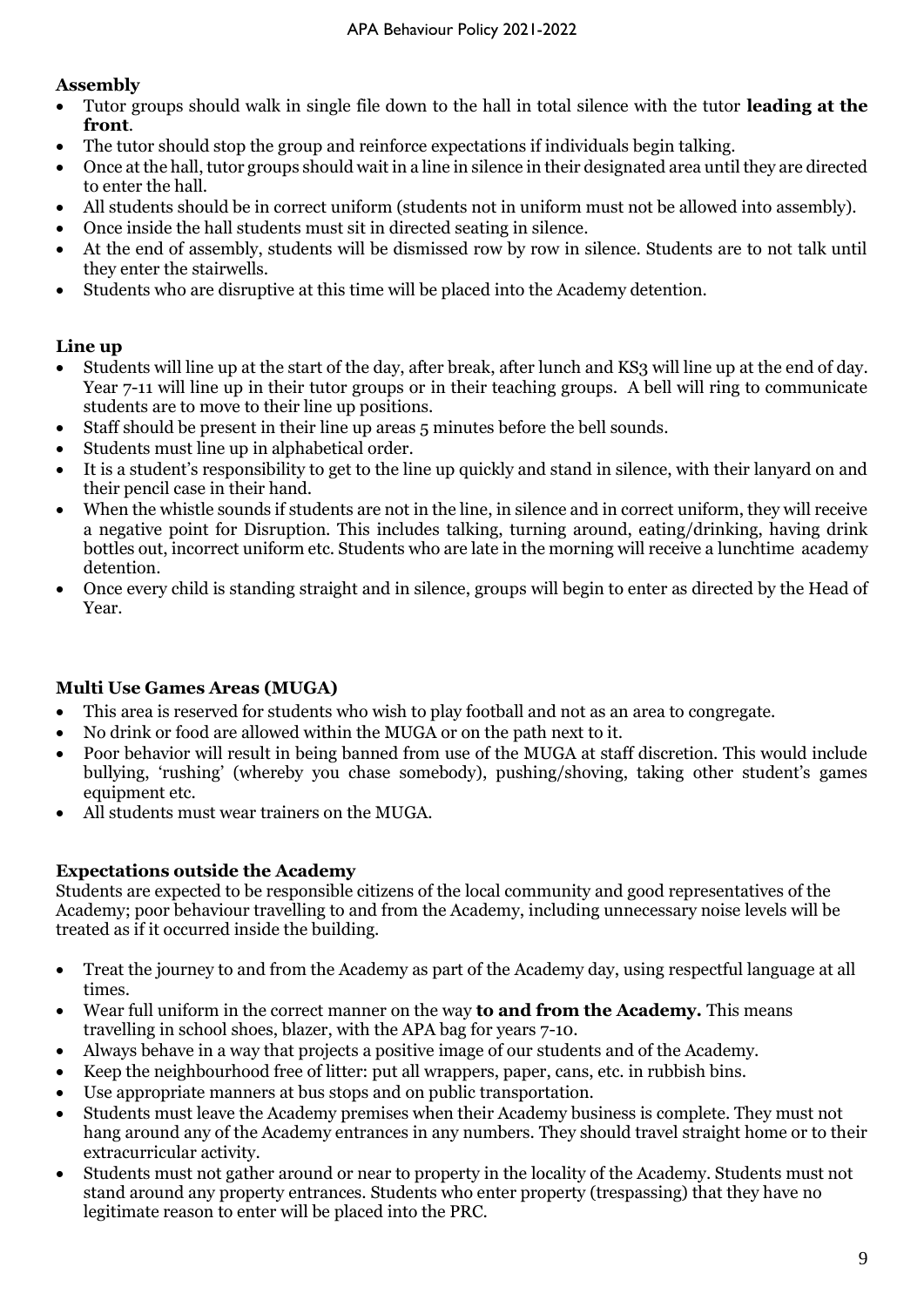**Green Team**– Students who damage the Academy may be required to work with the Green Team to rectify damage. Any costs incurred by the Academy will be paid for by parents/carers.

#### **Equipment:**

Equipment will be checked at line-up every morning. Tutor will be checking that all lower school students possess the 'APA 12-A-day' which consists of the following inside a pencil case:

- **2 black or blue pens, pencil, ruler, sharpener, eraser, scientific calculator, Independence card, Reading book, Green pen, Chromebook and whiteboard**
- If students do not have the complete APA 12-a-day then they have a ten minute tutor detention and a negative point on the system.
- If students forget their equipment 2 days in a row then they will receive an academy detention and a phone call home from their tutor.
- Staff must log a lack of equipment on Bromcom and send the student to the library to purchase what they need.

#### **Homework:**

All homework must be uploaded by staff onto the MS TEAMS homework system and students must access MS TEAMS once at home, in the library, or at 'homework club' to complete it. Any student failing to give in homework will attend an Academy detention on the day the work was due to be

handed in. Teachers and students must then arrange a re-submission date.

Students who are absent from the Academy should try their best to complete the homework unless they are too unwell to do so.

#### **Lateness**

Students are expected to be on site by the time that the bell rings at 8.28am. Any student arriving after that is late. Late detention is for 30mins at lunchtime with the Attendance Manager on the day of the late. Any student failing to attend the late lunchtime detention will be added to the 1 hour Academy detention after school that day.

If a student has a legitimate reason for being late their parents/carers can call the attendance number to inform the Academy of the reason, the student can bring a note, or in the event of a transport delay take a photograph on their phone.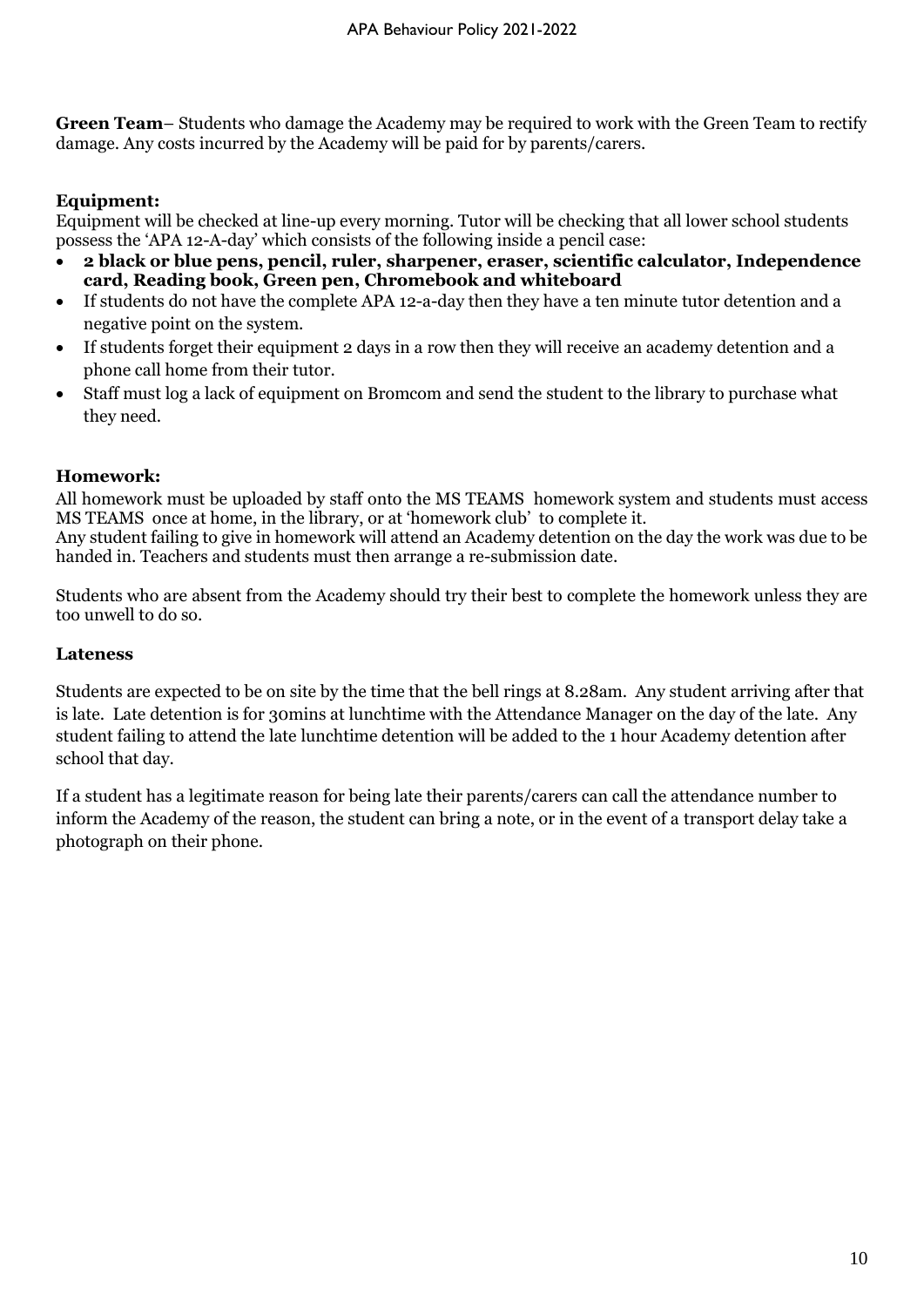#### APA Behaviour Policy 2021-2022

**Detention structure:** 1hr Academy detention is issued as a result of pupils not adhering to our behaviour policy. Staff should not place students into 1hr Academy detention for any other reason apart from those listed below. Teachers will issue their own lunchtime detention for other misdemeanours (such as C2).

| <b>Academy Detention (60 minutes) - reasons:</b><br><b>Parked</b><br>Truancy<br>Failed HOY/SLT report<br>$\bullet$<br>Missed teacher detention (Detention Missed)<br>$\bullet$<br>No homework<br>$\bullet$<br>At staff discretion for any poor behaviour in or<br>$\bullet$<br>around the APA community<br>Incorrect uniform<br>$\bullet$ | Teacher detention (staff discretion) -<br>reasons:<br>See page 8: Expectations in the classroom.                                                                                                                                                              |
|-------------------------------------------------------------------------------------------------------------------------------------------------------------------------------------------------------------------------------------------------------------------------------------------------------------------------------------------|---------------------------------------------------------------------------------------------------------------------------------------------------------------------------------------------------------------------------------------------------------------|
| <b>Procedure</b><br>For the above sanctions Bromcom<br>$\bullet$<br>automatically generates these as 1hr<br>detention.<br>Teacher to come to Academy detention for<br>$\bullet$<br>reconciliation meeting.                                                                                                                                | <b>Procedure</b><br>Students are given a detention slip to tel<br>$\bullet$<br>them the time and room of the detention.<br>Negative point awarded on Bromcom<br>$\bullet$<br>Ring home to confirm detention with the<br>$\bullet$<br>students' parents/carers |
| Student is brought down to detention by tutor.<br>If student misses this detention, they are placed<br>in Senior Leadership Team detention on<br>Thursday afternoon for 2 hours.                                                                                                                                                          | If a student misses the teacher detention, a<br>negative point is added on Bromcom for<br>'missed detention' placing the student<br>automatically in Academy detention.                                                                                       |

#### **Detention protocol**

- Academy detention is one hour on the day of it being issued, in silence at exam desks in the main hall.
- If more than one detention has been set for that day the second detention will be sat the next day, a parking or serious incident detention that requires a reconciliation conversation always takes priority.
- Year 7-10 complete handwriting practice related to their English texts and must complete three sides of A4 lined paper, with 7-9 words per line of continuous prose, in order to leave the detention on time without delay.
- Yr 11 complete designated work related to their studies. If they refuse to comply with the instructions of staff, the detention will be escalated to an SLT detention.
- All detentions must be recorded on Bromcom where a register will be taken electronically.
- The detention will be staffed by at least 2 members of staff every day according to the Academy detention staff rota which will be published every half term.
- Academy detention takes priority over any other meeting, extracurricular activity or intervention except for those students attending mandatory homework club as advised by a letter home.
- Students must line up in silence to sign in to detention. They must not argue with the reason for their detention. Students will enter the detention in silence, sit at a desk and commence work.
- HOY will not attend detention until the hall is settled and every pupil is writing.
- Members of staff who have placed students in detention will conduct the reconciliation meeting during this time if it has not already taken place.
- If members of staff have placed 3 or more students into detention for homework, they will arrive at detention and take those students to complete the homework.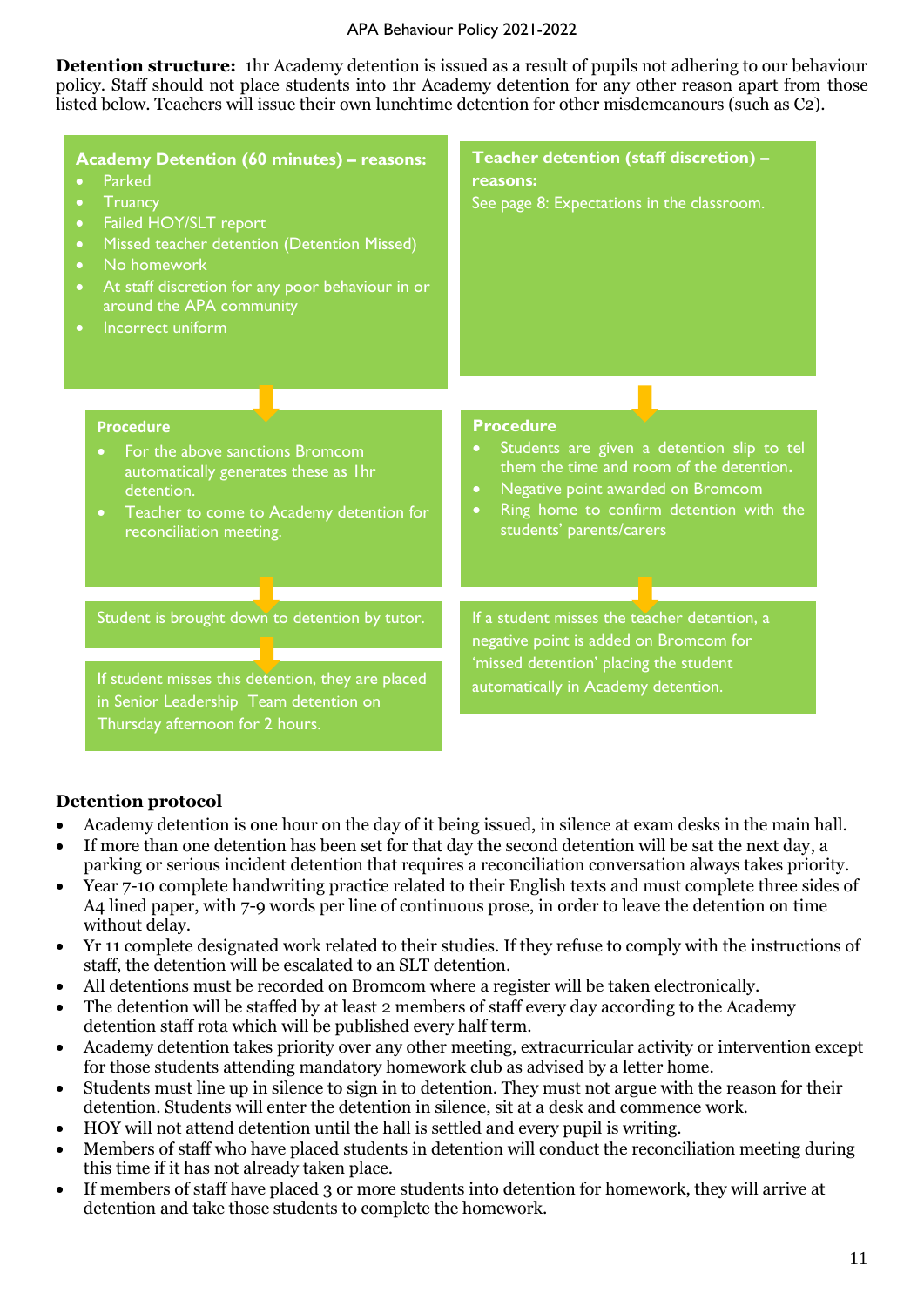• Where a student's behaviour is inappropriate, the Senior Leadership Team will remove the student. Parents/carers will be informed and the student will sit an SLT detention on the Thursday of that week or be isolated at Senior Leadership Team discretion.

#### **SLT detention is actioned as a result of the following:**

- Students who fail to attend their Academy detention or who fail the Academy detention.
- Any student who gains 4 points or more for disruption or defiance (Friday to Thursday).
- Being late to three or more lessons during the week.
- Refusing to *follow a reasonable request*.
- Students who are involved in inappropriate contact.
- Students who are involved in bringing the Academy into disrepute.
- Students who are involved in bullying.

This will be recorded in Bromcom and an email and a text will be sent home. Heads of Year and admin support will be responsible for monitoring this and it is the parent's responsibility to check messages and emails so that they are aware if their child is in detention. These detentions will be taken by the SLT. If a student is defiant and chooses not to sit their SLT detention, the HOY will isolate the student until their parent has been in for a meeting and they have completed the sanction. If this is a repeat offense, the student may receive a fixed term exclusion.

**Temporary isolation** – Students will be placed into isolation with the Senior Leadership Team or Head of Year or Head or Department for the following reasons:

- Incorrect uniform
- Staff need to investigate a behaviour incident
- Refusing to hand electronics over to Head of Year
- Sustained or high level defiance *This does not cover the Pillar Reflection Centre which is a managed isolation facility, Page 18.*

#### **Fixed term exclusion**

Any of the following behaviours may result in a fixed term exclusion. These are not exclusive.

- Physical, verbal, cyber, racist, homophobic bullying.
- Persistent disruption to learning.
- Sustained defiance.
- Failing to meet PSP targets.
- Use of threatening or violent behaviour or endangering the safety of others.
- Abuse of a member of staff.
- Damage to the Academy premises.
- Use or possession of drugs, alcohol or any other illegal substance.
- Possession of an offensive weapon.
- Use of "sexualised" language/behaviour in the Academy.
- Abuse of social media either in the Academy or in which the community of the Academy is affected. This could include sharing or sending explicit images.
- Fighting (including play fighting).
- Misuse of social media including outside of school.
- Any use of or possession of matches, lighters, fireworks, cigarettes.
- Setting off the Academy's fire alarm.
- Stealing.
- Bringing the Academy into disrepute.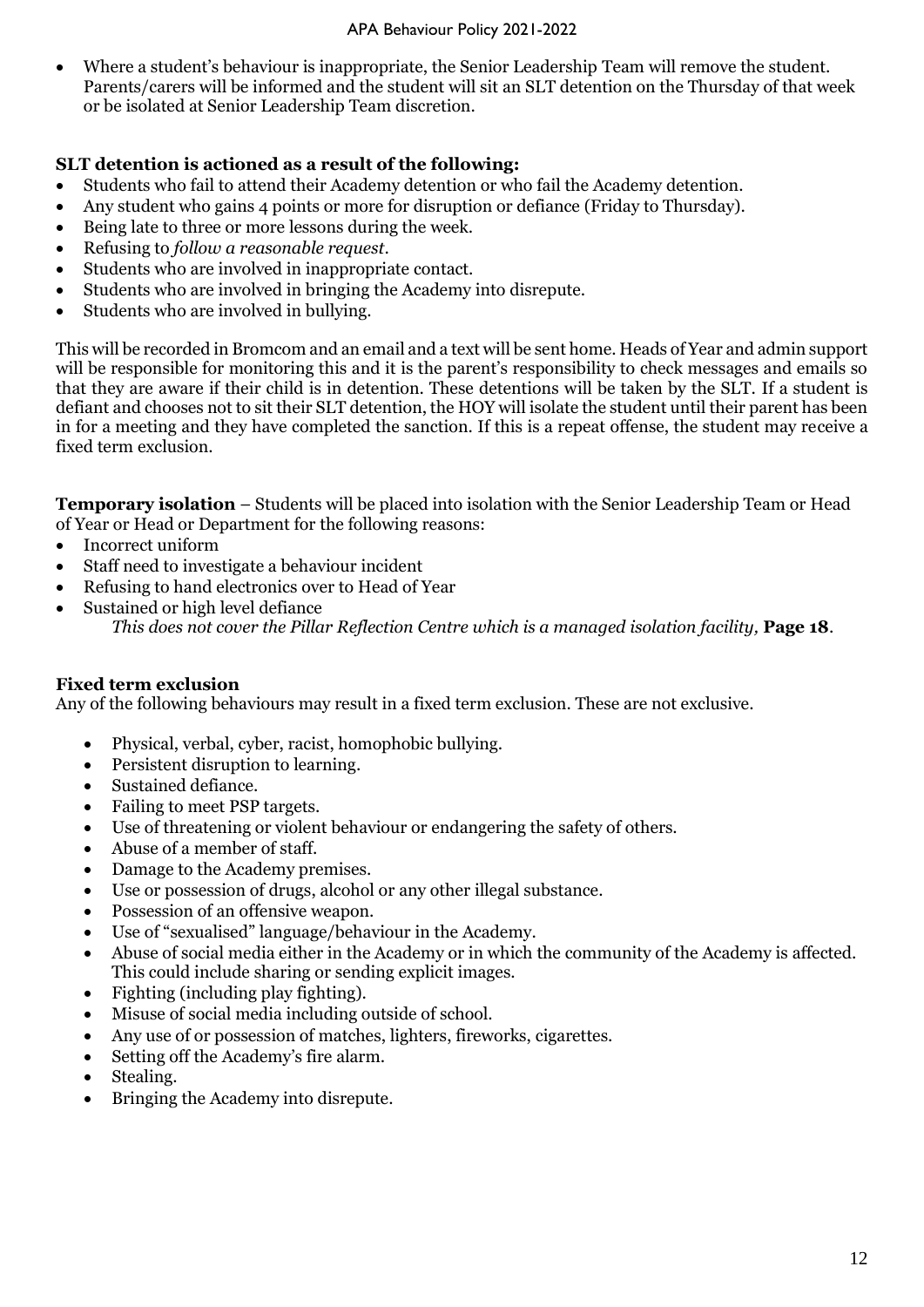#### **Permanent exclusion.**

Permanent exclusion will be considered if a pupil:

- Is in persistent breach of the provisions of this policy and as a result of his/her actions there is a serious detrimental impact on the welfare and education of other pupils or staff at the academy, or
- b) Commits a serious breach of the behaviour policy by being involved in what may be termed an exceptional 'one-off' incident and as a result of his/her actions there is a serious detrimental impact on the welfare and education of others attending the academy. There is no comprehensive list of exceptional incidents and pupils and parents should be aware that these will cover actions which constitute unlawful acts whether or not they result in criminal prosecution. This sanction will also apply if the actions of a pupil take place outside of the academy (whether or not in uniform) and are of such a nature that the reputation and good standing of the academy is brought into disrepute."

Any of the following behaviour could lead to a permanent exclusion from the Academy. These are not exclusive.

- Use of threatening or violent behaviour or endangering the safety of others.
- Abuse of a member of staff.
- Damage to the Academy premises.
- Possession of and or use of drugs, alcohol or any other illegal substance.
- Possession of and or use of an offensive weapon.
- Persistent bullying (including cyber bullying).
- Persistent disruption to learning.
- Persistent defiance.
- Persistently failing to meet PSP targets.
- Repeating an offense post fixed term exclusion.
- Failure to adhere to fixed term exclusion rules.

## *Support:*

#### **Rewards**

The Academy has a reward system that will provide motivation for individuals and groups, to meet behaviour and homework expectations and promote APA Pillar values. An important part of the ethos of the Academy is to celebrate success, and progress, as well as good and improved attendance.

The rewards system includes the following elements:

- Positive Pillar points totals are recorded in tutor groups.
- Recognition of effort in lessons monitored and displayed by the ATL league which ranks students in order of how much effort they show in class, in classwork and homework. The 1-4 score is given by subject teachers 6 times per year. The top 20% of students in the ATL league go on a trip in July.
- Postcards are sent home to students who display Pillar skills.
- Bronze, Silver and Gold certificates are awarded in half term celebration assemblies to students who have accumulated the relevant Pillar points.
- Students with the top 50 pillar points in each year are entered into a prize draw at the end of every half term.
- Pillar badges are awarded to students who display the Pillar skills consistently in their schooling as recognised by tutor, HOY and the record on Bromcom.
- Canteen queue jump passes are awarded to students who have made significant progress in any given Pillar area.
- Each student belongs to a House and contributes towards the ATL cup, the Attendance cup and the overall House cup (the mean points of each student is collated and the house with the highest score wins) which is won at the end of every term and then to an overall winner at the end of the year.
- Students with 100% attendance are entered into a prize draw at the end of every term.

The Academy seeks to reward students whenever possible. Pillar points can be awarded by any member of the Academy community in recognition of contributing to the Academy in a way that reflects one of the Pillars.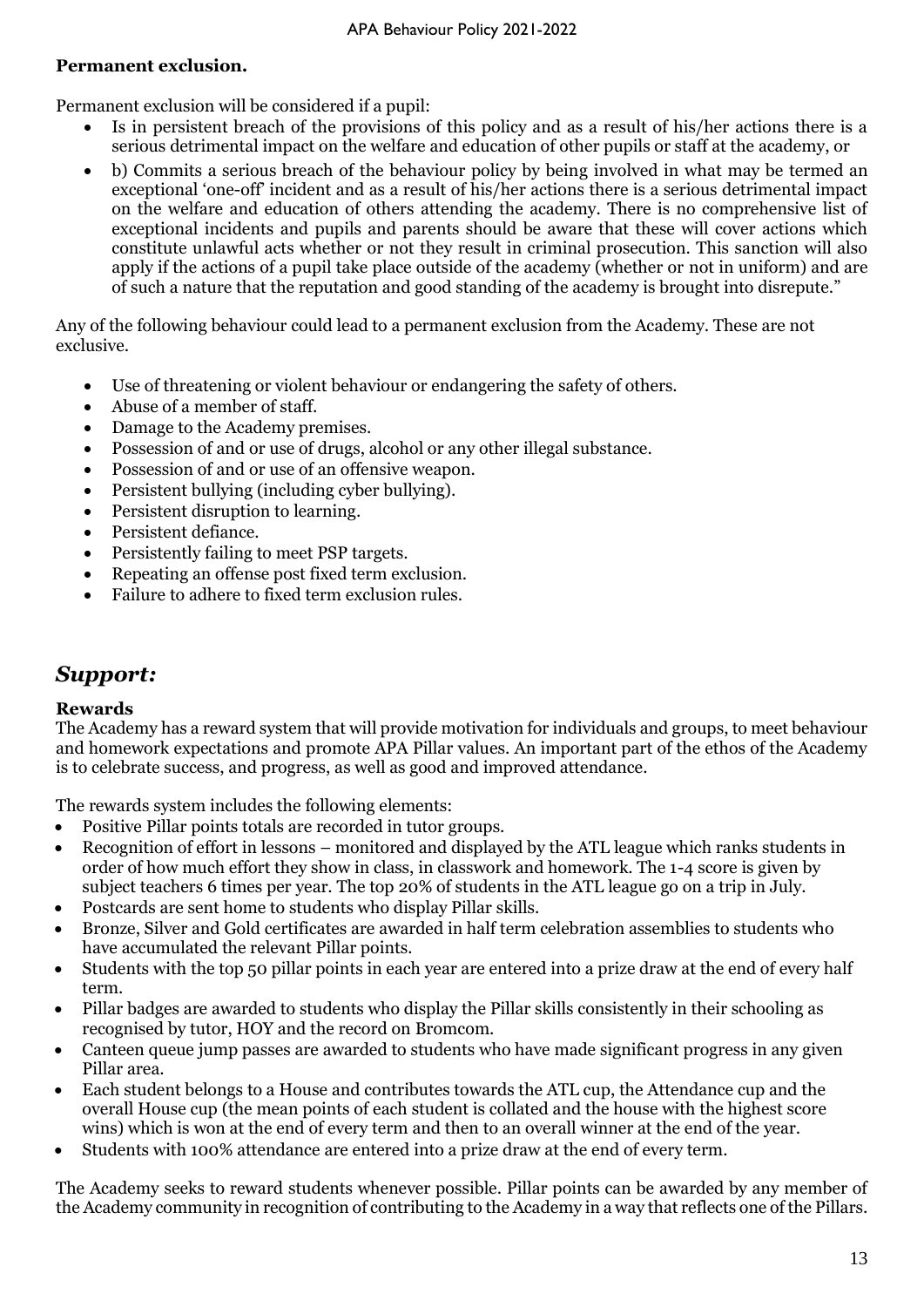All reward points must be recorded on Bromcom with each member of the teaching staff allocating at least 5 points per lesson.

#### *Reconciliation meetings and staying behind to resolve issues.*

All staff at the Academy are trained in how to manage behaviour and how to get the best from students. After an incident has occurred and students have faced the Consequence system, staff are expected to find students and to lead a reconciliation. This has the following benefits:

- Students can talk through the event away from the heat of the moment and reflect.
- Both parties have the chance to communicate their experience of the incident
- Staff and students work together to set targets for the next lesson

The conversation is structured using 'The Restorative 5' questions:

- 1. What happened?
- 2. What were you thinking at the time?
- 3. What have you thought since?
- 4. Who has been affected?
- 5. How can we move forwards?

A reconciliation meeting must happen as soon as possible after the incident, but always prior to the next lesson. This will generally take place outside the detention hall by the member of staff who was involved in the incident. If no detention is given for the incident, it falls to the member of staff, HOD, HOY or tutor involved to liaise and find a suitable time to sit down with the student and reconcile before the next lesson.

Students should be taught how to respectfully discuss an issue with a teacher if they feel they are being treated unfairly. The rules for respectful discussion are taught to students using the phrase *tone, time, place*

- 1. The right **tone** of voice.
- 2. The right **time**.
- 3. The right **place**.

If it is not the right time or right place to discuss an issue, the student should ask the teacher when would be a good time for them to talk. If the student is unable to talk to the teacher or, after talking to the teacher, still feels that he/she is being treated unfairly, the student should talk to the Head of Department who will then advise the student, mediate, or discuss with a member of the SLT as required.

The Academy is committed to the prompt resolution of behaviour issues in order to avoid any interruption to learning. This may require students to remain behind to meet with teachers after the official end to the Academy day. We reserve the right to meet with students for a maximum of 60 minutes after 3.20pm without giving prior notice to parents/carers. Where it is considered necessary, an appropriate member of the SLT may be involved, as a third party, in reconciliation meetings.

Some very low level issues can be resolved by a short conversation at the end of the lesson.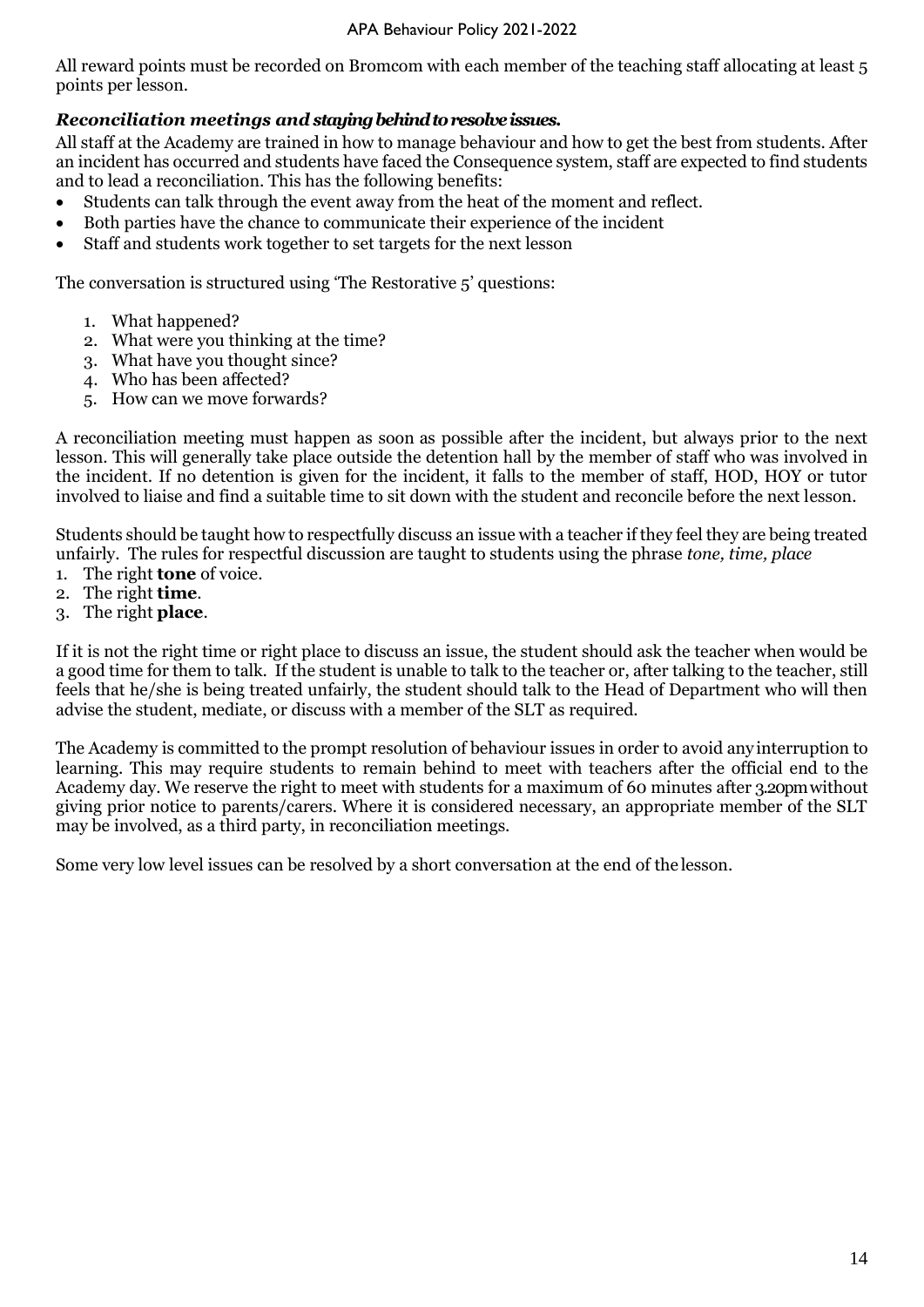#### APA Behaviour Policy 2021-2022

#### **Placing students on report.**

Tutors, Heads of Department, Heads of Year and Senior Leadership Team may all use an appropriate report to monitor a specific concern with a student and to support appropriate conduct.

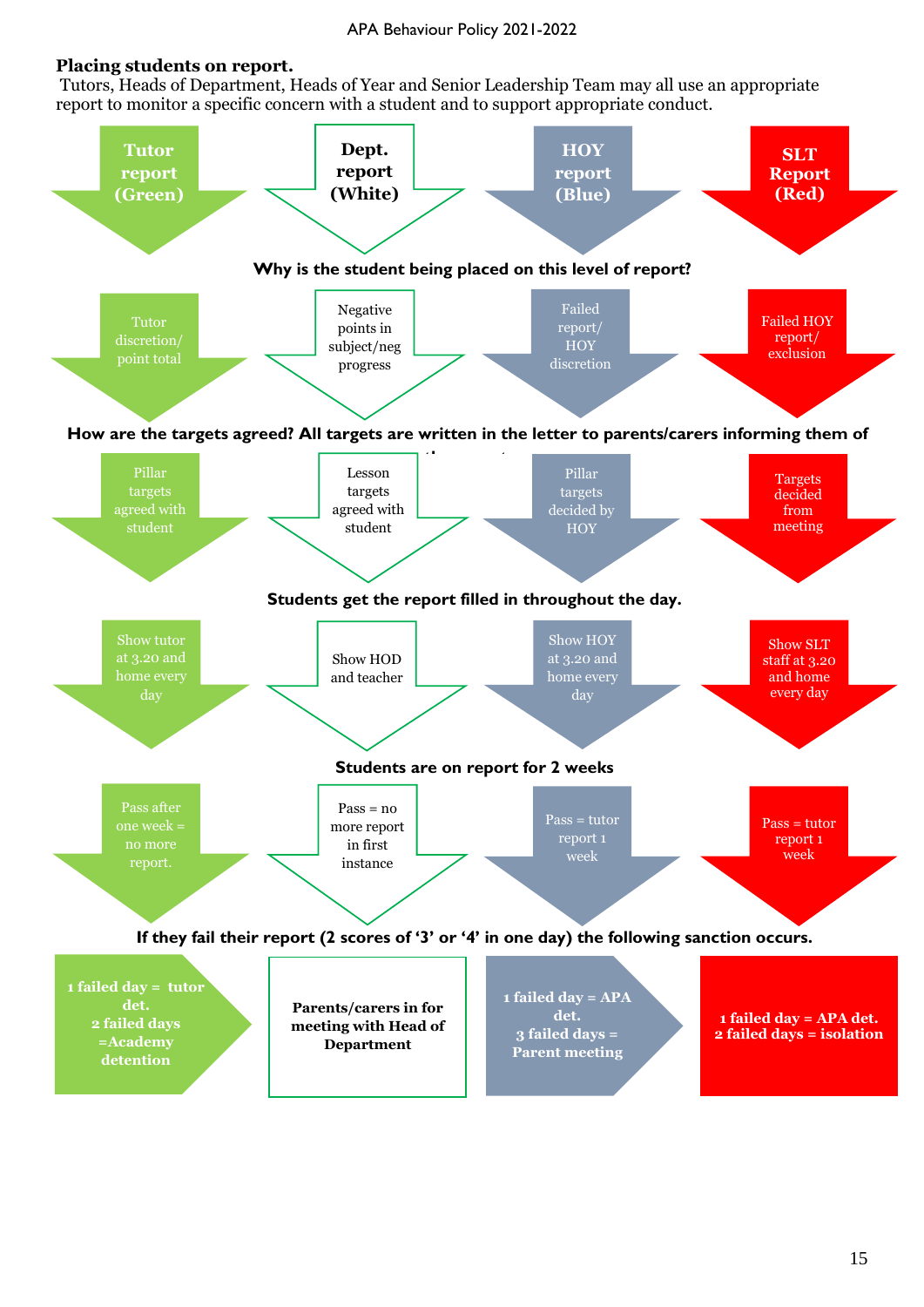#### **Passing and failing of reports:**

A student receives two targets for their report. These must reflect the Pillars and encourage positive behaviour, for example: *Commitment to completing all work set* or *Work Independently* etc. When marking a report, staff should tick if these targets have been met, or cross if they have not. They should also give a score for effort of 1-4 (1 being outstanding, 2 being good, 3 being requires improvement and 4 being inadequate). If a student on report records 2 scores of '3' or '4' during one day, they have failed the day. Tutors and Heads of year must complete their tracker to record who is on report and note their targets. Whoever places a student on report must inform the Head of Year administrator to ensure that a letter is issued to parents/carers identifying the reason for the report, the targets, and what role they need to play in the process. Placing a student on Senior Leadership Team report will always be preceded by a parent/carer meeting. Heads of Year will be consulted before any student is placed on any level of report. A lost report will result in an Academy detention.

#### **On Call**

The On Call rota is an additional support for staff. It is in place primarily to feedback on teaching and learning but also to provide assistance if pupils reach 'Consequence 3'. This system does not remove the responsibility of the classroom teacher to resolve the initial problem via reconciliation at the end of the day. Staff can request On Call by emailing for the following reasons:

- If a teacher wants to acknowledge individual or group success.
- A student has passed Consequence 1 and 2 and has reached Consequence 3.

A Senior or Middle Leader will be completing the Teaching and Learning walk for every period of the day. They will spend the full period circulating the Academy and visiting lessons. The member of staff will always carry a walkie-talkie and complete a report sheet at the end of each session to highlight specific high points of lessons and also document where there has been a breakdown in behaviour.

#### **Mandatory homework club**

- Students who fail to submit acceptable homework more than three times over a four week period will be entered into mandatory homework club.
- A letter will be sent home to parents and carers confirming the missed homework and explaining mandatory homework club.
- Students who attend the club work in a computer room with staff and complete 1 hour of homework on Monday and Wednesday night.
- Mandatory homework club takes priority over any other extracurricular task.
- Failure to attend the club on **both days** each week results in a Senior Leadership Team detention.

#### **Pillar Reflection Centre**

The purpose of the PRC is as follows:

- To ensure students who could face a fixed term exclusion can learn effectively in an internal exclusion.
- To allow excluded students to be re-admitted carefully to the Academy following a fixed term exclusion.
- To engage families, to help find solutions to behavior issues.
- For disruptive students to have time out from school to receive intensive mentoring on how to improve their behavior.
- To take disruptive students out of the classroom to allow outstanding lessons to be the norm.
- To avoid fixed term exclusions.
- A clear consequence for not getting it right and something that students do not enjoy as an incentive to get it right.
- To monitor and support Pastoral Support Plan students and help them achieve their targets.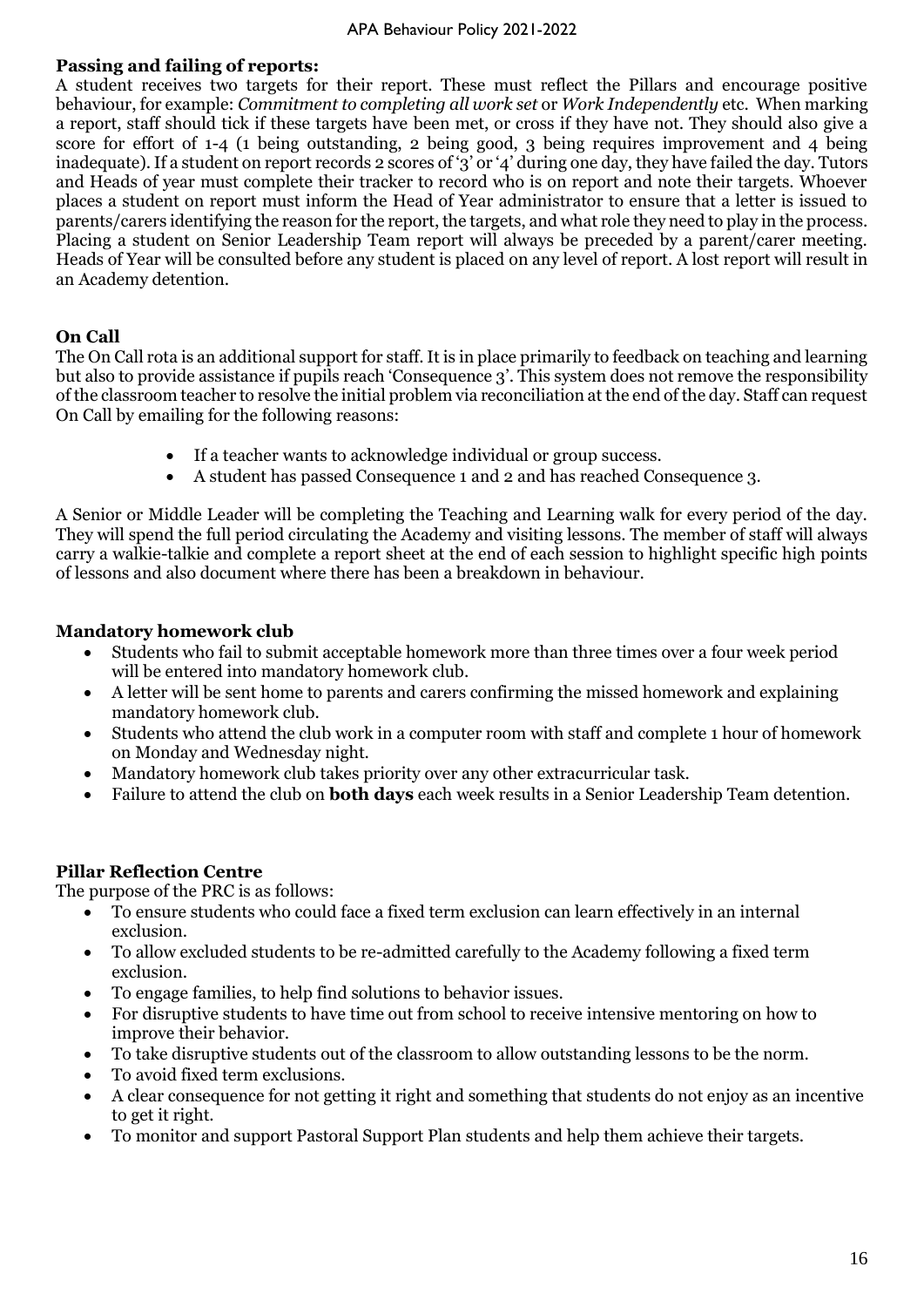**Hours**: Staff 8.15am – 4pm Students 8.30am – 3pm (3.20pm for KS4 students)

Start of day- Reading independently until 9am.

Reflection and tutor time 9-9.15am - Reflection slides, activity and timetable for the day.

Lesson 1 9.15 – 10.15am - Math work using textbooks.

Lesson 2 10.15 - 11.15am - English using textbooks.

Break 11.15 – 11.35am

Lesson 3 11.35- 12.15pm - Science using textbooks

Lunch 12.15 – 1.00pm

1.00 – 2pm - Reflect on reasons in the PRC. Complete action plan for steps to success and or reconciliation if required.

Lesson 4 2 - 3pm Laptop work on:

- First news
- BBC Bitesize
- Oak National Academy
- Hegarty
- MS Teams Assignments

End of day – students on detention to be taken to the hall. KS3 students leave at 3pm, KS4 students leave at 3.20pm.

**Staffing**: The centre is staffed by someone with behaviour and child psychology training up to degree level so that students can work with them 1-1 or in groups to break down how the negative behaviour occurs and to increase a sense of responsibility in the students.

If students do not get it right in the centre their time in the centre will be increased or they will face a fixed term exclusion.

**Referral process:** Students should be referred to the centre by a HOY on the recommendation of the Vice Principal in charge of Pastoral care. This referral should take place before the end of Academy business the day before isolation is due to begin. Heads of Year should contact home though if communication cannot be made students can still be placed in the PRC. The Vice Principal in charge of Pastoral care has the final decision of how many days the student should be isolated for which can be between 1 and 10 Academy days.

#### **Reasons to be referred to the PRC:**

- Failed Senior Leadership Team report
- Failed SLT detention
- Sustained defiance (including refusal to attend Senior Leadership Detention)
- Repeated rudeness to staff
- Bullying
- Bringing the school into disrepute
- **Truancy**
- Fighting
- Returning from a fixed term exclusion (all FTE students will complete one day on their return)
- At Senior Leadership Team and Head of Year discretion

17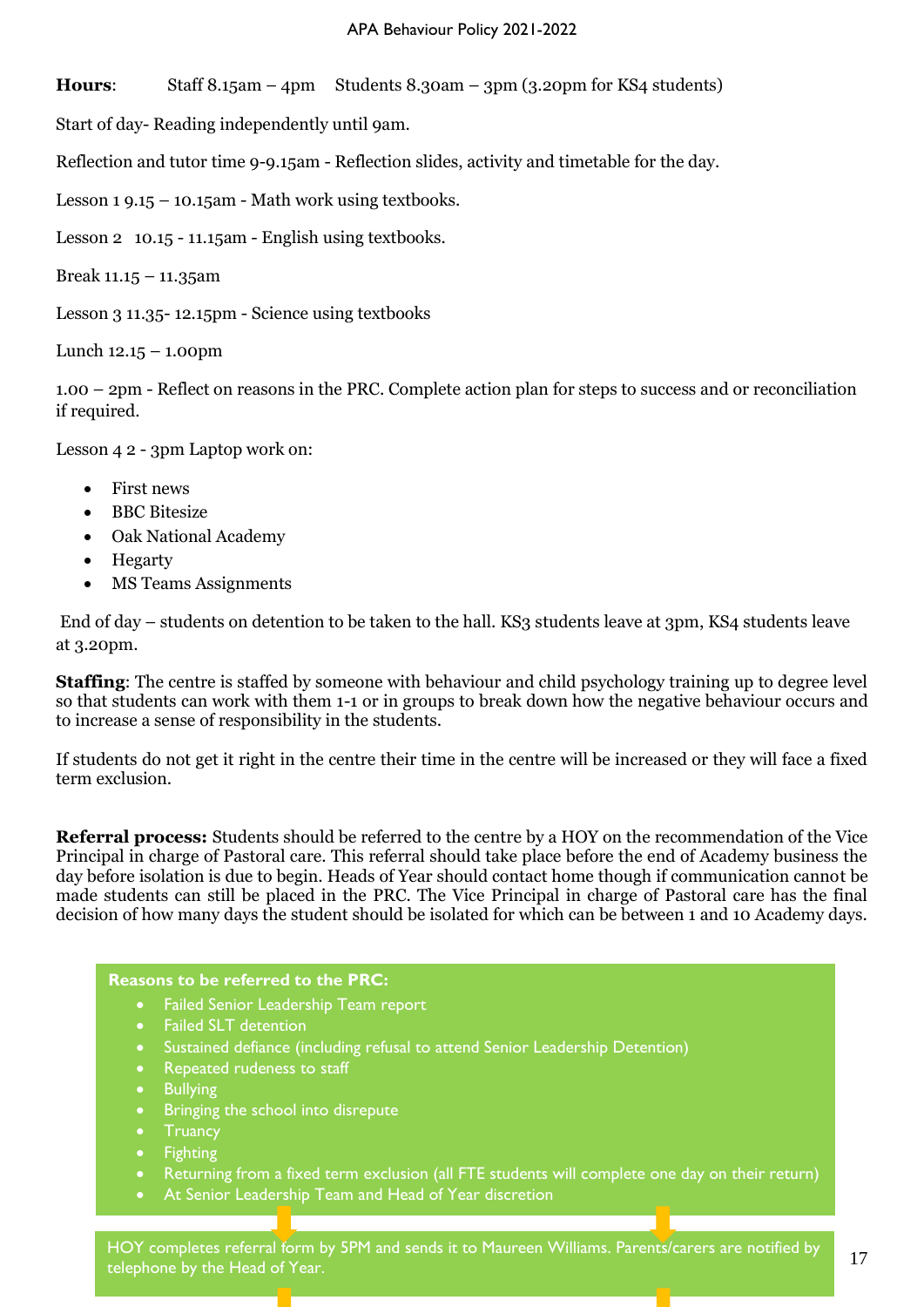If the student makes a success of the PRC they return to normal lessons after the agreed period and are monitored on a Head of Year report. If the student is not successful in the PRC, the time in the centre will be extended until they are ready to enter normal lessons or they may face a Fixed Term Exclusion.

Students who are spending their day in the PRC must arrive at 8.30am and proceed straight to the PRC. They are not to hang around the Academy site before this time. After their day has finished, they must leave the Academy site and return home immediately.

#### **Pastoral Support Plan (PSP)**

The PSP is designed to support students who may face permanent exclusion due to a consistent record of serious breaching of the behaviour policy. Students are targeted with a PSP if they have a sufficient behaviour record as agreed by the Head of Year and the Senior Leadership Team but may include having more than one exclusion or multiple periods in the AIC.

When a student is placed on PSP a letter is sent to the parent/carer to arrange an initial meeting with the Pastoral Vice Principal. During this meeting behaviour patterns are recognised and triggers established before setting targets for the student to work towards over a 6 week period before a review meeting.

#### **Targets must be rigorous, measurable and achievable for example:**

- *To gain less than 10 negative points for disruption and defiance by the next review meeting.*
- *No more than 1 late per week on average between the two review meetings.*
- *To have no further instance of confrontation during Mathematics lessons and to use your time out card.*
- *To arrive in the correct uniform every day.*

#### **PSP meetings will discuss the student's success and put in support for the student for example:**

- Funding a course that the student engages in that helps grow confidence and independence.
- Rewarding the student for completing all targets successfully.
- Provide extra-curricular activities that interest and engage the student.

Students who achieve all of their targets over a period of one whole term (12 weeks) will be withdrawn from the PSP. Students who are failing their PSP will receive time in our PRC, fixed term exclusion and an appointment at the Governor's Behaviour Panel. If parents/carers refuse to engage in the PSP process the Principal will have no choice but to move ahead to the Governor's Behaviour Panel.

#### **Governor Behaviour panel:**

Students who are failing a PSP and or have received two fixed term exclusions will be requested to attend a Governor Behaviour Panel. A letter will be written to parents/carers outlining the reasons for this panel which will include the student's behaviour record. Failure to improve behaviour following this panel could have the following result:

- A managed move to another academy or school.
- Respite period at the Pupil Referral Unit (6 to 12 weeks)
- Permanent exclusion.

Refusal to engage in the Governor Behaviour Panel will result in to request a place at the Pupil Referral Unit.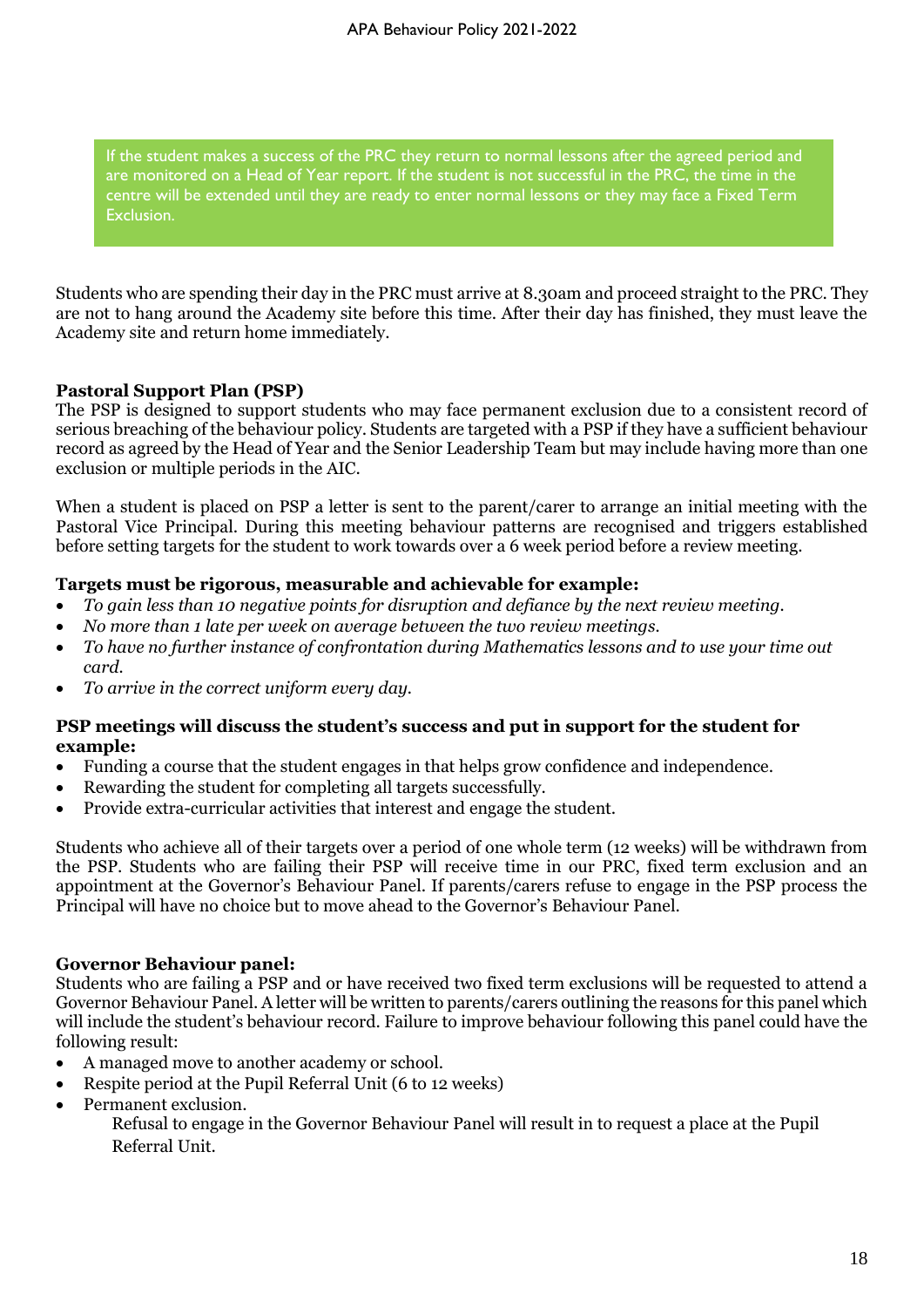## *Uniform Policy*

#### **Rationale**

Students are expected to wear the APA uniform to show that they are a part of our community. Their uniform is a symbol of equality, identity and allegiance to our Academy's culture and ethos.

#### **Expectations**

Every member of the Academy community should be clear about the uniform requirements and fully committed to operating within this policy.

Every student has a responsibility to wear the full Academy uniform at all times, when the Academy is in session, and on their journey to and from the Academy. This means wearing 'school' shoes, tie, blazer and APA bag on their journey to and from the Academy. Year 11 and sixth form do not need to wear the Academy bag. No coats or hats are permitted inside the building. Students must wear their blazer at all times. In exceptional conditions the Principal will authorize students to remove their blazers.

Every parent/carer has a responsibility to ensure that their child has a full Academy uniform and wears it correctly each day. This includes being aware of the need to replace items that are becoming worn out. Every member of staff has a responsibility to check students 'uniforms. In the case of an infringement, staff must ensure that it is rectified and that an Academy detention is issued and that prohibited items are confiscated and given to the Head of Year.

#### *Uniform Supplier (Khalsa)*

ARK Putney Academy has one sole supplier for many of the uniform items. Those items marked with an asterisk (\*) below may ONLY be purchased from Khalsa and may not be replicated by high street brands or home-made products. Parents/carers must ensure that they have purchased the relevant asterisked items for their child, from the Academy or Khalsa, prior to their start at the Academy.

All items of clothing should be clearly labelled with the student's full name.

#### *Outdoor Clothing Items*

Outdoor coats must be plain dark colours. No leather or denim jackets or hoodies are permitted. Students are not to use large scarves as a substitute for a coat, they must wear a coat during the winter. All outdoor clothing must be removed when in the Academy buildings. Items not permitted will be confiscated and a negative point logged on Bromcom.

#### *Jewellery, nails and makeup*

• Students are allowed to wear a wrist watch and **one** small round metal stud in the lobe of each ear: *No diamond style ear studs or pearl style ear studs*

*No upper ear piercings*

*No facial or tongue piercings are permitted, nor are piercings covered by a plaster No bracelets*

*No rings* 

- No false nails or coloured nail varnish.
- No makeup in Key Stage 3. Makeup worn in Key Stage 4 must be subtle and suited to a work environment.

### *Hair and Headwear*

Hair (including hair extensions) must be of natural hair colour (no red, blue, orange, purple, pink, etc) and appropriate style (No tramlines, Mohicans, extreme shaving or styling or hair or eyebrow designs etc.). Long hair must be tied back for practical lessons. Hair decorations should be small and plain with no patterned headbands or bandannas allowed. Students are permitted to cover their head for religious or cultural reasons. Headscarves must be plain black or grey. Turbans and handkerchief/remaal to tie a topknot must be plain black or grey.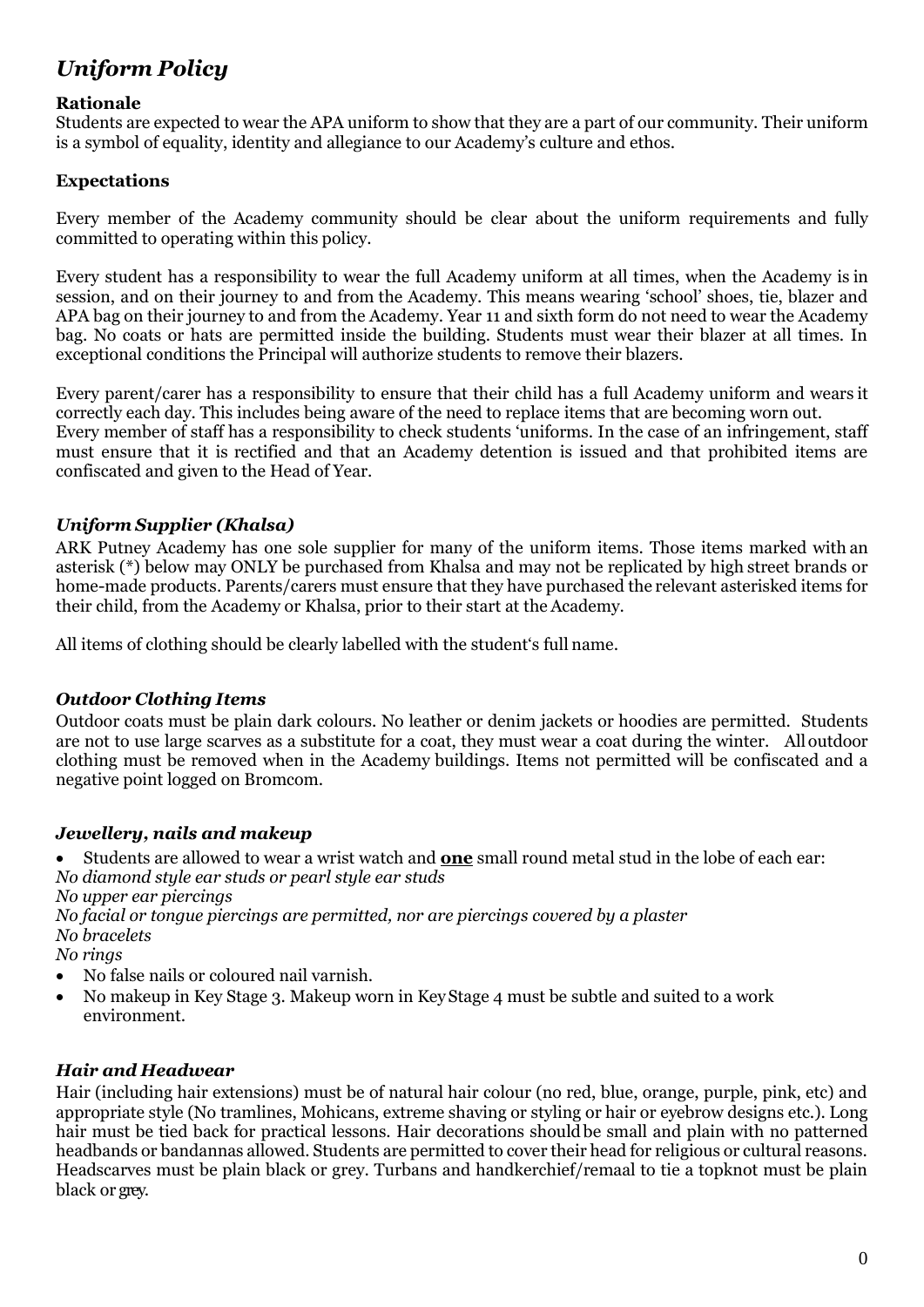#### *Main uniform (boys and girls)*

| <b>Item</b>            | <b>Description</b>                                                                                                                                                                                                                           |
|------------------------|----------------------------------------------------------------------------------------------------------------------------------------------------------------------------------------------------------------------------------------------|
| <b>Blazer</b>          | As provided by Khalsa uniform supplier: Mid grey, academy logo on front left<br>chest.                                                                                                                                                       |
| <b>Black formal</b>    | Plain black formal trousers. No jeans' styles, skinny trouser or combat trousers.                                                                                                                                                            |
| trousers               | Although some shops advertise these as 'school' trousers, they do not comply with<br>this policy.                                                                                                                                            |
| <b>Shorts</b>          | As provided by Khalsa uniform supplier: Black formal shorts with Academy logo<br>on the leg. These may be worn during the summer term only (between the Easter<br>and Summer holidays).                                                      |
| <b>Skirt</b>           | As provided by Khalsa uniform supplier: Black with Academy logo on the hem.<br>Stitch down pleat. Must not be rolled up. Students must wear the correct size skirt<br>for their physique and must not 'downsize' to achieve a shorter skirt. |
| <b>Shirt or Blouse</b> | Plain white (no logo of any sort) with collar; long or short sleeves; tucked in at all<br>times; must have a top button which must be fastened.                                                                                              |
| <b>Tie</b>             | As provided by Khalsa uniform supplier: All students must wear the tie for their<br>house. Ties to be worn with a small knot that covers the top button of the shirt.<br>Five stripes must be showing on the tie.                            |
| <b>Jumper</b>          | As provided by Khalsa uniform supplier; Mid grey V neck, with or without sleeves;<br>with green stripe; Academy logo.                                                                                                                        |
| <b>Socks</b>           | Plain black socks or tights only.                                                                                                                                                                                                            |
| <b>APA</b> rucksack    | As provided by Khalsa uniform supplier; black with APA logo. Year 7-10 must wear<br>this.                                                                                                                                                    |

**Shoes:** Plain black leather 'school' shoes (not suede). If shoes have a heel, this should be a low heel.

- No trainers or canvas pumps.
- No branding along the sides of the shoe.
- No metallic chains or decoration.
- Should contain a stiff rubber or leather sole that is not a 'platform' sole.
- Black laces.
- No boots of any kind.
- **Soft footwear required on the written advice of a doctor must be solid black and have no branding on whatsoever.**

| <b>Item</b>             | <b>Description</b>                                                         |
|-------------------------|----------------------------------------------------------------------------|
|                         |                                                                            |
| <b>Synthetic sports</b> | As provided by Khalsa uniform supplier; Green with academy logo            |
| shirt                   |                                                                            |
| <b>Sports shorts</b>    | As provided by Khalsa uniform supplier; Black sports shorts with APA logo. |
| <b>Tracksuit</b>        | As provided by Khalsa uniform supplier; APA branded tracksuit              |

#### *PE Kit (boys and girls)*